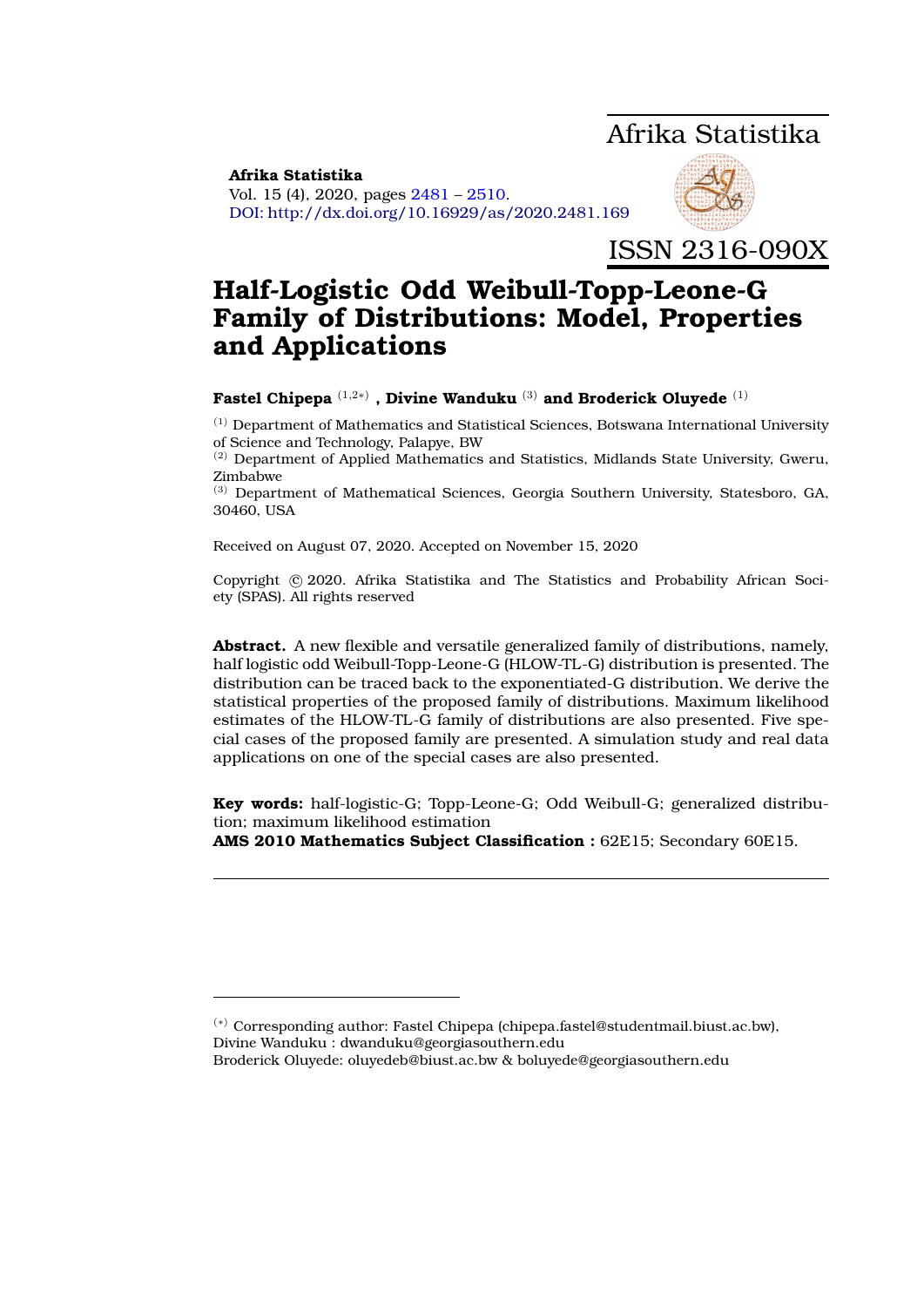**Résum'e** (French Abstract) Une généralisation de la famille de lois Exponentiated-G est proposée. Quelques propriétes statistiques et l'estimation du modèle par la méthode du maximum de vraisemblance sont étudiées. Des applications à des données réelles sont faites..

# **The authors**.

**Fastel Chipepa**, Ph.D., is a lecture of Statistics, Botswana International University of Science and Technology & Midlands State University.

**Divine Wanduku**, PhD, is a professor of Statistics, Georgia Southern University

**Broderick Oluyede**, Ph.D., is a professor of Mathematics and Statistics, Botswana International University of Science and Technology.

## **1. Introduction**

[Gurvich](#page-28-0) *et al.*(1997) introduced a general family of univariate distributions from the Weibull distribution. The cumulative distribution function (*cdf* ) and probability density function (*pdf* ) of the generalized family are given by

$$
G(x; \xi) = 1 - \exp[-\alpha H(x; \xi)]
$$
\n(1)

and

$$
g(x; \xi) = \alpha \exp[-\alpha H(x; \xi)] h(x; \xi), \tag{2}
$$

respectively, where  $H(x;\xi)$  is a non-negative and differentiable monotonically increasing function which depends of the parameter vector  $\xi$ . The choices of  $H(x;\xi)$  is infinitely many and for example  $H(x;\xi)$  can be x,  $x^2$ ,  $\frac{K(x;\xi)}{K(x;\xi)}$  $\frac{K(x;\xi)}{\overline{K}(x;\xi)}, \frac{1-\overline{K}^{\alpha}(x;\xi)}{\overline{K}^{\alpha}(x;\xi)}$  $\frac{-\mathbf{A}^{\mathrm{T}}(x;\xi)}{\overline{K}^{\alpha}(x;\xi)},$ where K is a *cdf*, to mention a few.

The generalization by Gurvich has led to the advent of many generalized distributions, for example the Weibull-G by [Bourguignon](#page-28-1) *et al.*(2014). There are several generalizations in the literature including beta-G by [Eugene](#page-28-2) *et al.*(2002), beta odd Lindley-G by [Chipepa](#page-28-3) *et al.*(2019a), Half Logistic-G by [Cordeiro](#page-28-4) *et al.*(2016), Topp-Leone-G by [Al-Shomrani](#page-27-1) *et al.*(2016), Topp-Leone-Marshall-Olkin-G by [Chipepa](#page-28-5) *et al.*(2020), Kumaraswamy-G by [Cordeiro](#page-28-6) *et al.*(2010), Kumaraswamy odd Lindley-G by [Chipepa](#page-28-7) *et al.*(2019b), to mention a few. All these generalizations provide versatile and flexible models in data fitting.

[Balakrishnan\(1985\)](#page-28-8) also developed the half logistic distribution which received much attention from physicists and hydrologists. The distribution by [Balakrishnan\(1985\)](#page-28-8) exhibit monotonic hazard rate shapes. Generalizations of the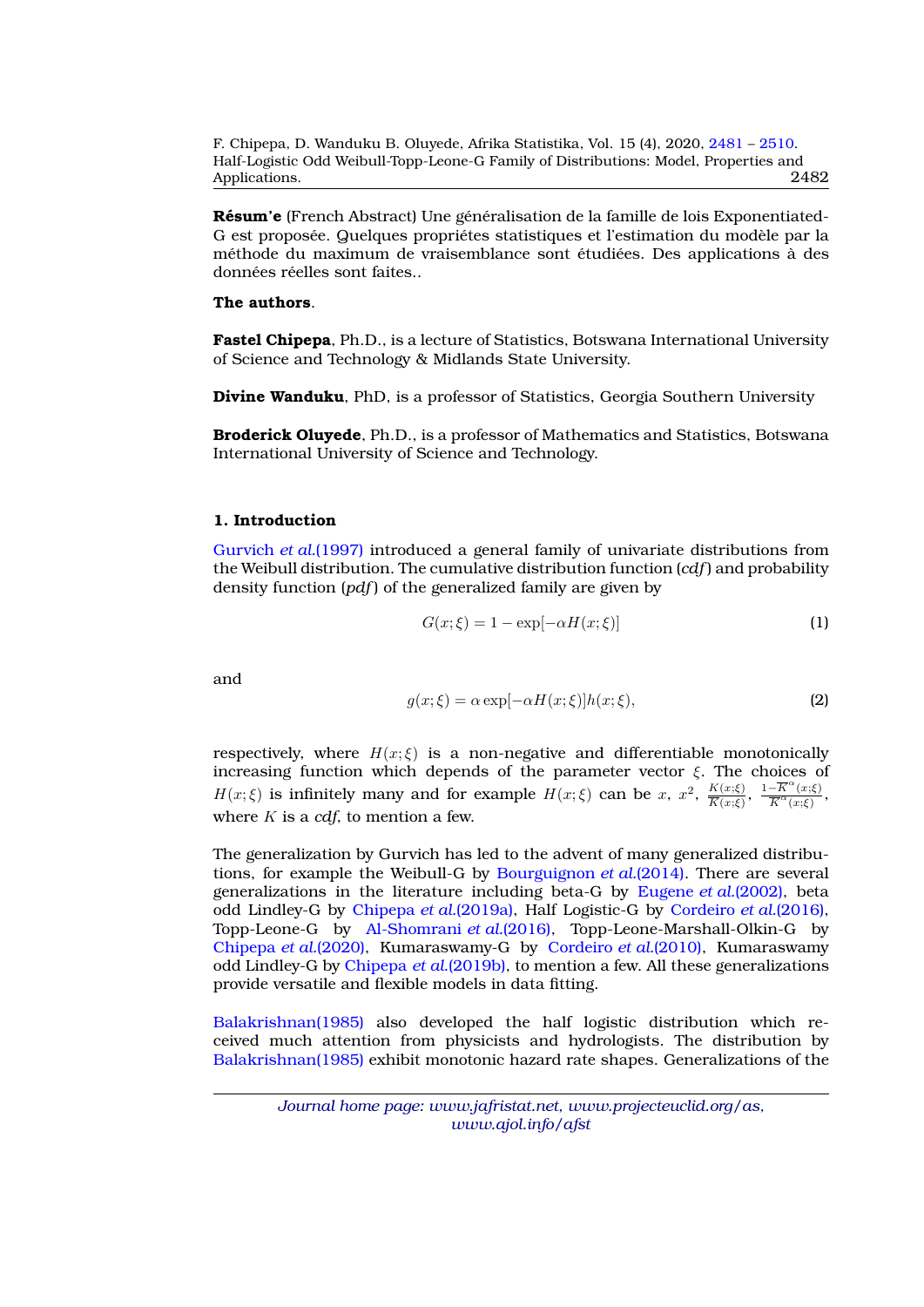F. Chipepa, D. Wanduku B. Oluyede, Afrika Statistika, Vol. 15 (4), 2020, [2481](#page-0-0) – [2510.](#page-27-0) Half-Logistic Odd Weibull-Topp-Leone-G Family of Distributions: Model, Properties and Applications. 2483

half logistic distribution also produced very flexible distributions in data modeling. Available in the literature are the exponentiated half-logistic family of distributions by [Cordeiro](#page-28-9) *et al.*(2014), type I half-logistic family of distributions by [Cordeiro](#page-28-4) *et al.*(2016), Kumaraswamy type 1 half logistic family of distributions by [El-Sayed](#page-28-10) *et al.*(2019), odd exponentiated half-logistic-G family by Afify *et al.*[\(2017\),](#page-27-2) exponentiated Half-Logistic Exponential distribution by [Abdullah](#page-27-3) *et al.*(2018), to mention a few.

In this paper, we propose a new model referred to as the half logistic odd Weibull-Topp-Leone-G (HLOW-TL-G) family of distributions. We use the generalization by [Cordeiro](#page-28-4) *et al.*(2016) with *cdf* given by

<span id="page-2-0"></span>
$$
F_{\mu_{L-G}}(x;\xi) = \frac{G(x;\xi)}{1 + \overline{G}(x;\xi)}\tag{3}
$$

and our recently proposed generalized distribution referred to as the odd Weibull-Topp-Leone-G (OW-TL-G) family of distributions with *cdf* given by

<span id="page-2-1"></span>
$$
F(x; b, \beta, \xi) = 1 - \exp\bigg\{-\bigg[\frac{[1 - \overline{G}^{2}(x; \xi)]^{b}}{[1 - (1 - \overline{G}^{2}(x; \xi))^{b}]} \bigg]^{\beta}\bigg\},
$$
\n(4)

for  $b, \beta > 0$  and parameter vector  $\xi$ , where  $\overline{G}(x;\xi) = 1-G(x;\xi)$  and  $G(x;\xi)$  is the baseline *cdf*. Note that  $F(x; b, \beta, \xi)$  is a *cdf* since it is non-decreasing, right continuous and bounded. We develop a new family of distributions that

- **–** is versatile and flexible in data fitting;
- **–** can model both monotonic and non-monotonic hazard rate functions;
- **–** has good tractability property and can be traced back to the exponentiated-G distribution.

We hope the new distribution will attract the attention of more researchers in data analysis.

The rest of the paper is arranged as follows; the proposed model, expansion of the density is presented in Section 2. In Section 3, we present statistical properties. We do estimation in Section 4. Special cases are presented in Section 5. A simulation study is conducted in Section 6. Real data examples are given in Section 7, followed by concluding remarks.

# **2. The Model**

We develop the HLOW-TL-G family of distributions using equations [3](#page-2-0) and [4.](#page-2-1) The *cdf* and *pdf* of the HLOW-TL-G family of distributions are given by

<span id="page-2-2"></span>
$$
F_{\mu\text{LOW}-TL-G}(x;b,\beta,\xi) = \frac{1 - \exp\left(-\left[\frac{[1-\overline{G}^{2}(x;\xi)]^{b}}{1-[1-\overline{G}^{2}(x;\xi)]^{b}}\right]^{\beta}\right)}{1 + \exp\left(-\left[\frac{[1-\overline{G}^{2}(x;\xi)]^{b}}{1-[1-\overline{G}^{2}(x;\xi)]^{b}}\right]^{\beta}\right)}
$$
(5)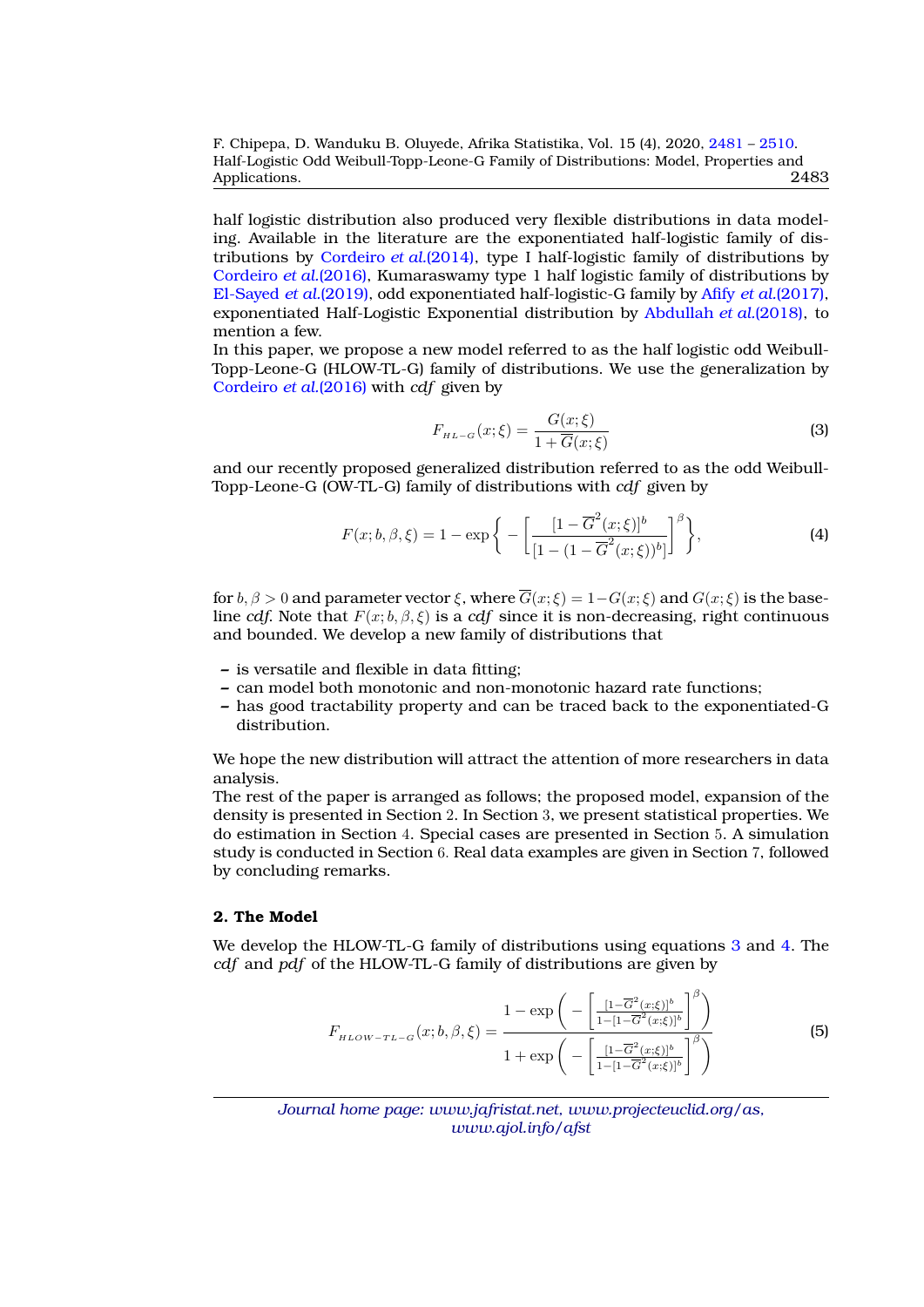and

$$
f_{\mu\text{LOW}-TL-G}(x;b,\beta,\xi) = \frac{4b\beta g(x;\xi)\overline{G}(x;\xi)[1-\overline{G}^2(x;\xi)]^{b\beta-1}\exp\left(-\left[\frac{[1-\overline{G}^2(x;\xi)]^b}{1-[1-\overline{G}^2(x;\xi)]^b}\right]^{\beta}\right)}{(1-[1-\overline{G}^2(x;\xi)]^b)^{\beta+1}\left(1+\exp\left(-\left[\frac{[1-\overline{G}^2(x;\xi)]^b}{1-[1-\overline{G}^2(x;\xi)]^b}\right]^{\beta}\right)\right)^2},\tag{6}
$$

respectively, for  $b, \beta > 0$  and  $\xi$  is a vector of parameters from the baseline distribution function G(.). Clearly,  $0 \leq F_{HLOW-TL-G}(x;b,\beta,\xi) \leq 1$  for all  $x > 0$  and equation [\(5\)](#page-2-2) is a *cdf* based on the generalizations of Cordeiro et al. [Cordeiro](#page-28-4) *et al.*(2016) in equation [\(3\)](#page-2-0) and the OW-TL-G family of distributions in equation [\(4\)](#page-2-1).

# *2.1. Hazard Rate and Reverse Hazard Rate Functions*

The hazard rate and reverse hazard rate functions of the HLOW-TL-G family of distributions are given by

$$
h_F(x; b, \beta, \xi) = \frac{4b\beta g(x; \xi)\overline{G}(x; \xi)[1 - \overline{G}^2(x; \xi)]^{b\beta - 1} \exp\left(-\left[\frac{[1 - \overline{G}^2(x; \xi)]^b}{1 - [1 - \overline{G}^2(x; \xi)]^b}\right]^{\beta}\right)}{(1 - [1 - \overline{G}^2(x; \xi)]^b)^{\beta + 1}(1 + \exp\left(-\left[\frac{[1 - \overline{G}^2(x; \xi)]^b}{1 - [1 - \overline{G}^2(x; \xi)]^b}\right]^{\beta}\right))^2}
$$

$$
\times \left[1 - \frac{1 - \exp\left(-\left[\frac{[1 - \overline{G}^2(x; \xi)]^b}{1 - [1 - \overline{G}^2(x; \xi)]^b}\right]^{\beta}\right)}{1 + \exp\left(-\left[\frac{[1 - \overline{G}^2(x; \xi)]^b}{1 - [1 - \overline{G}^2(x; \xi)]^b}\right]^{\beta}\right)}\right]^{-1}
$$

and

$$
\tau_F(x;b,\beta,\xi) = \frac{4b\beta g(x;\xi)\overline{G}(x;\xi)[1-\overline{G}^2(x;\xi)]^{b\beta-1} \exp\left(-\left[\frac{[1-\overline{G}^2(x;\xi)]^b}{1-[1-\overline{G}^2(x;\xi)]^b}\right]^{\beta}\right)}{(1-[1-\overline{G}^2(x;\xi)]^b)^{\beta+1}(1+\exp\left(-\left[\frac{[1-\overline{G}^2(x;\xi)]^b}{1-[1-\overline{G}^2(x;\xi)]^b}\right]^{\beta}\right)}
$$

$$
\times \left[1-\exp\left(-\left[\frac{[1-\overline{G}^2(x;\xi)]^b}{1-[1-\overline{G}^2(x;\xi)]^b}\right]^{\beta}\right)\right]^{-1},
$$

respectively.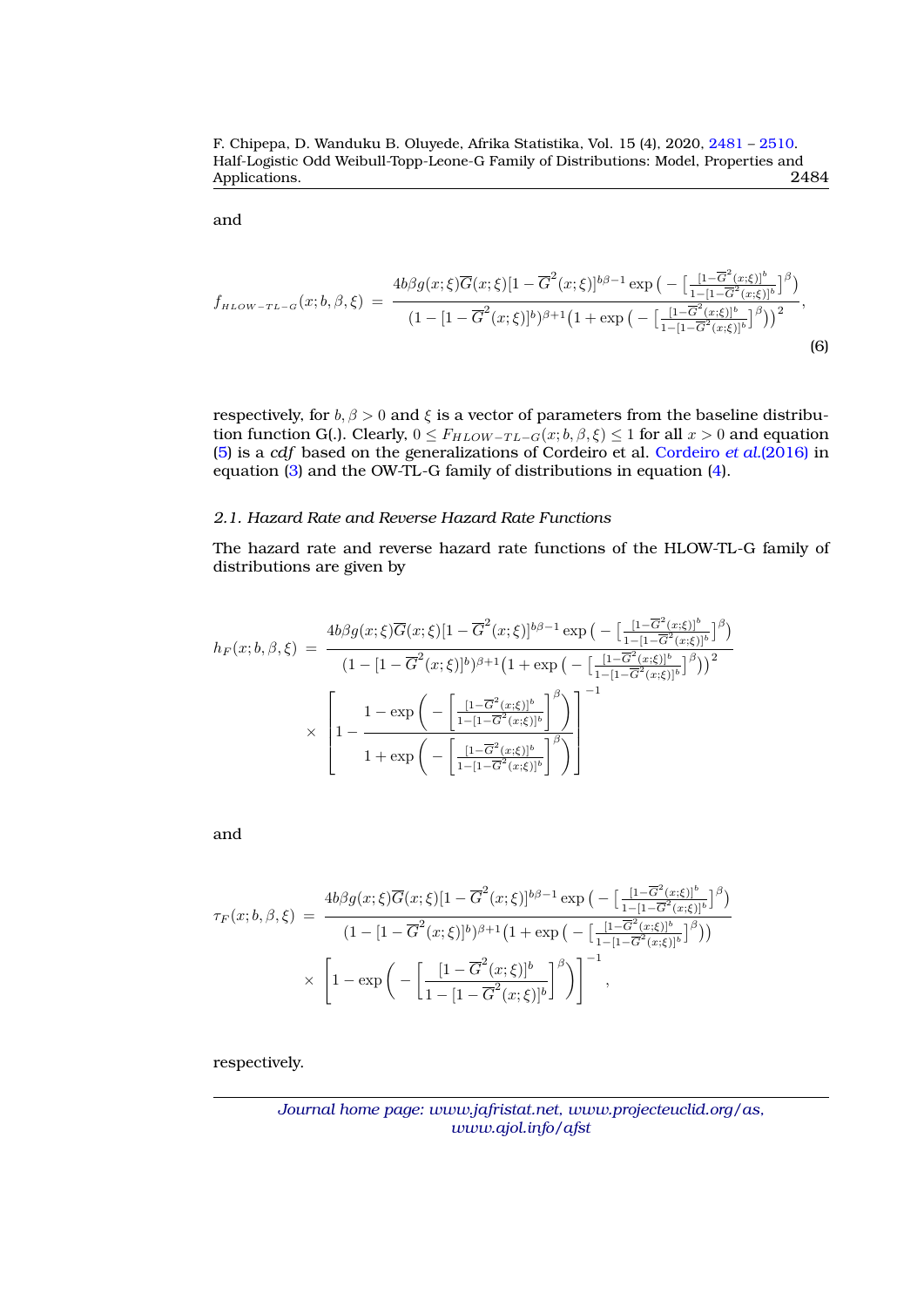# *2.2. Some Sub-Families of Distributions*

(1) When  $\beta = 1$ , we obtain the half logistic odd exponential-Topp-Leone-G (HLOW-TL-G) family of distributions.

(2) We obtain the half logistic odd Rayleigh-Topp-Leone-G (*HLOR-TL-G*) family of distributions by setting  $\beta = 2$ .

(3) By letting  $b = 1$ , we obtain a new family of distributions with *cdf* given by

$$
F(x; \beta, \xi) = \frac{1 - \exp\bigg(-\bigg[\frac{[1 - \overline{G}^2(x; \xi)]}{\overline{G}^2(x; \xi)}\bigg]^\beta\bigg)}{1 + \exp\bigg(-\bigg[\frac{[1 - \overline{G}^2(x; \xi)]}{\overline{G}^2(x; \xi)}\bigg]^\beta\bigg)}.
$$

(4) We also obtain other new families of distributions with *cdf* s given by

$$
F(x; \xi) = \frac{1 - \exp\left(-\left[\frac{[1 - \overline{G}^2(x; \xi)]}{\overline{G}^2(x; \xi)}\right]\right)}{1 + \exp\left(-\left[\frac{[1 - \overline{G}^2(x; \xi)]}{\overline{G}^2(x; \xi)}\right]\right)}
$$

and

$$
F(x;\xi) = \frac{1 - \exp\bigg(-\bigg[\frac{[1 - \overline{G}^2(x;\xi)]}{\overline{G}^2(x;\xi)}\bigg]^2\bigg)}{1 + \exp\bigg(-\bigg[\frac{[1 - \overline{G}^2(x;\xi)]}{\overline{G}^2(x;\xi)}\bigg]^2\bigg)},
$$

setting  $b = \beta = 1$ , and  $b = 1$  and  $\beta = 2$ , respectively.

#### *2.3. Expansion of Density Function*

In this section, we provide series expansion of density of the HLOW-TL-G family of distributions. By applying the series expansion  $(1-x)^{-2} = \sum_{n=1}^{\infty} nx^{n-1}$ , get

$$
\left(1 + \exp\left(-\left[\frac{[1-\overline{G}^{2}(x;\xi)]^{b}}{1-[1-\overline{G}^{2}(x;\xi)]^{b}}\right]^{ \beta}\right)\right)^{-2} = \sum_{n=1}^{\infty} n(-1)^{n-1} \times \exp\left(-\left(n-1\right)\left[\frac{[1-\overline{G}^{2}(x;\xi)]^{b}}{1-[1-\overline{G}^{2}(x;\xi)]^{b}}\right]^{ \beta}\right)
$$

such that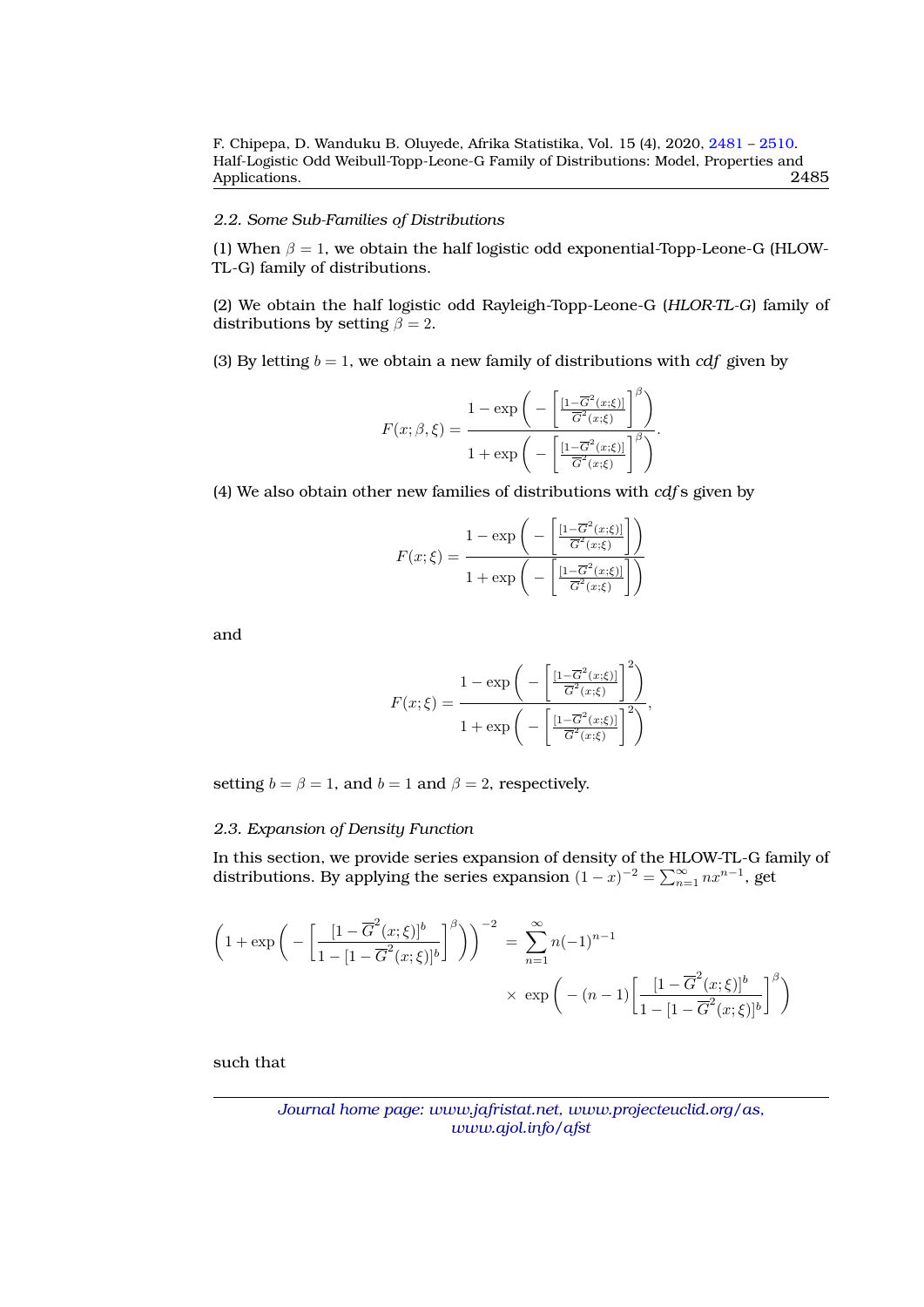$$
f_{\mu_{LOW-TL-G}}(x;b,\beta,\xi) = \sum_{n=1}^{\infty} n(-1)^{n-1} \frac{4b\beta g(x;\xi)\overline{G}(x;\xi)[1-\overline{G}^{2}(x;\xi)]^{b\beta-1}}{(1-[1-\overline{G}^{2}(x;\xi)]^{b})^{\beta+1}} \times \exp\left(-n\left[\frac{[1-\overline{G}^{2}(x;\xi)]^{b}}{1-[1-\overline{G}^{2}(x;\xi)]^{b}}\right]^{\beta}\right).
$$

Furthermore, using the following series expansions

$$
\exp\left(-n\left[\frac{[1-\overline{G}^{2}(x;\xi)]^{b}}{1-[1-\overline{G}^{2}(x;\xi)]^{b}}\right]^{\beta}\right) = \sum_{z=0}^{\infty} \frac{(-1)^{z}n^{z}}{z!} \left[\frac{[1-\overline{G}^{2}(x;\xi)]^{b}}{1-[1-\overline{G}^{2}(x;\xi)]^{b}}\right]^{\beta z},
$$
  

$$
(1-[1-\overline{G}^{2}(x;\xi)]^{b})^{-(\beta(z+1)+1)} = \sum_{w=0}^{\infty} (-1)^{w} \binom{-(\beta(z+1)+1)}{w} [1-\overline{G}^{2}(x;\xi)]^{bw},
$$

$$
[1-\overline{G}^{2}(x;\xi)]^{b(\beta z+\beta+w)-1} = \sum_{i=0}^{\infty} (-1)^{i} \binom{b(\beta z+\beta+w)-1}{i} \overline{G}^{2i}(x;\xi)
$$

and

$$
\overline{G}^{2i+1}(x;\xi) = \sum_{j=0}^{\infty} (-1)^j \binom{2i+1}{j} G^j(x;\xi)
$$

yields

$$
f_{\mu\mu\circ w-r_{L-G}}(x;b,\beta,\xi) = \sum_{z,w,i,j=0}^{\infty} \sum_{n=1}^{\infty} \frac{4b\beta n^{z+1}(-1)^{z+w+i+j+n-1}}{z!} {\binom{-(\beta(z+1)+1)}{w}} \times {\binom{b(\beta z+\beta+w)-1}{i}} {\binom{2i+1}{j}} g(x;\xi) G^j(x;\xi)
$$
  
= 
$$
\sum_{j=0}^{\infty} \psi_j h_j(x;\xi), \tag{7}
$$

where  $h_j(x;\xi) = (j+1)g(x;\xi)G^j(x;\xi)$  is the exponentiated-G (Exp-G) distribution with power parameter  $j$  and

<span id="page-5-0"></span>
$$
\psi_j = \sum_{z,w,i=0}^{\infty} \sum_{n=1}^{\infty} \frac{4b\beta n^{z+1}(-1)^{z+w+i+j+n-1}}{z!(j+1)} \binom{-(\beta(z+1)+1)}{w} \times \binom{b(\beta z+\beta+w)-1}{i} \binom{2i+1}{j}.
$$
\n(8)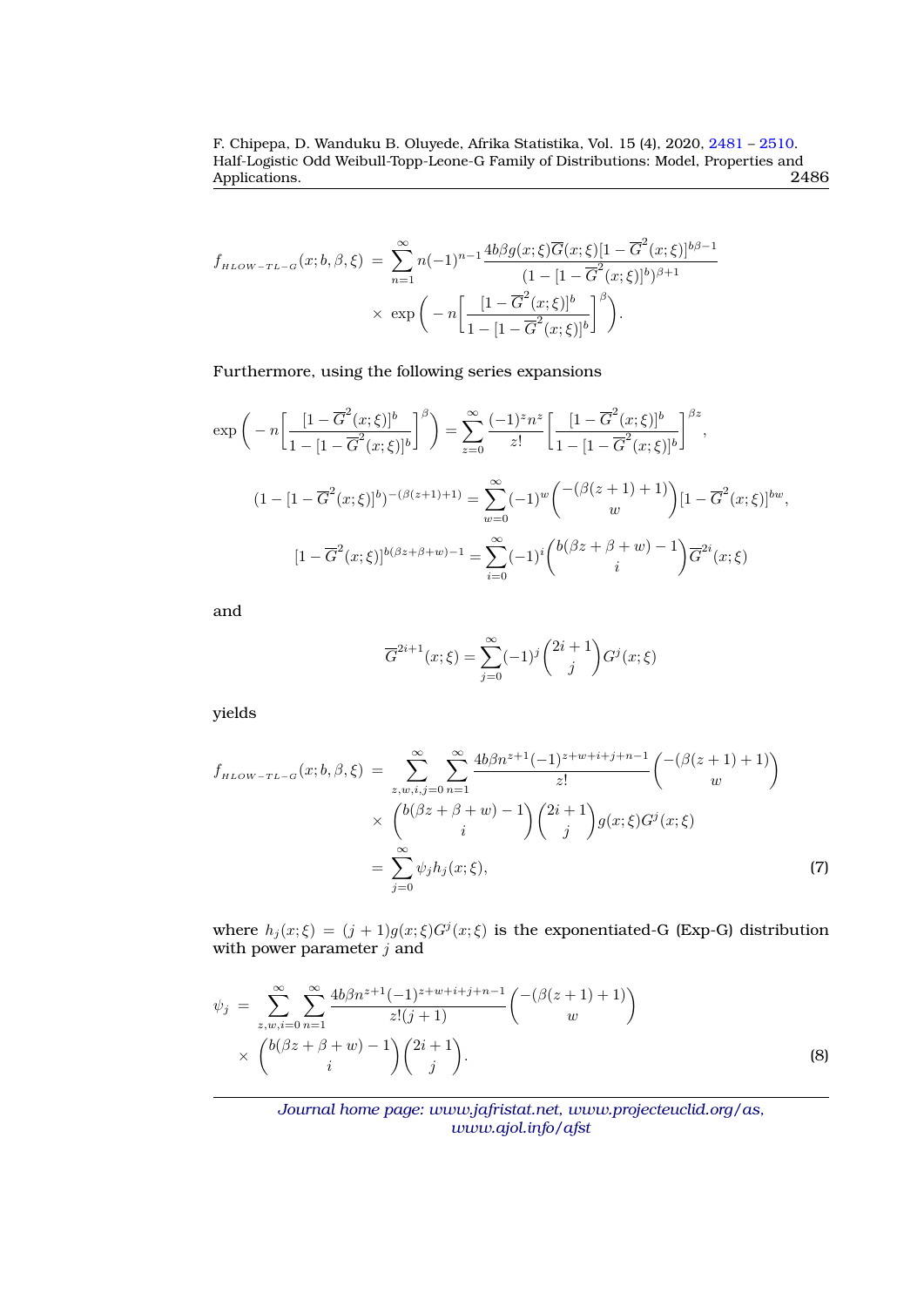Therefore, the HLOW-TL-G family of distributions is an infinite linear combination of Exp-G distribution. Other statistical properties such as moments, generating function, and probability-weighted moments of the HLOW-TL-G family of distributions can be derived directly from the Exp-G distribution.

## **3. Statistical Properties**

In this section, we present some statistical properties of the HLOW-TL-G family of distributions. The statistical properties considered are the quantile function, moments, generating functions, distribution of order statistics, probability-weighted moments, and entropy.

## *3.1. Quantile Function*

The quantile function for the HLOW-TL-G family of distributions is obtained by solving the non-linear equation:

$$
\frac{1 - \exp\bigg(-\bigg[\frac{[1-\overline{G}^{2}(x;\xi)]^{b}}{1-[1-\overline{G}^{2}(x;\xi)]^{b}}\bigg]^{\beta}\bigg)}{1 + \exp\bigg(-\bigg[\frac{[1-\overline{G}^{2}(x;\xi)]^{b}}{1-[1-\overline{G}^{2}(x;\xi)]^{b}}\bigg]^{\beta}\bigg)} = u
$$

for  $0 \le u \le 1$ . By simplifying the equation we get

$$
\ln\left[\frac{1-u}{1+u}\right] = -\left[\frac{[1-\overline{G}^2(x;\xi)]^b}{1-[1-\overline{G}^2(x;\xi)]^b}\right]^\beta
$$

which simplifies to

$$
1 - \overline{G}^{2}(x;\xi) = \left[ \frac{\left( -\ln \left[ \frac{1-u}{1+u} \right] \right)^{1/\beta}}{1 + \left( -\ln \left[ \frac{1-u}{1+u} \right] \right)^{1/\beta}} \right]^{1/b}.
$$

The equation can be further simplified to

$$
G(x;\xi) = 1 - \left(1 - \left[\frac{\left(-\ln\left[\frac{1-u}{1+u}\right]\right)^{1/\beta}}{1 + \left(-\ln\left[\frac{1-u}{1+u}\right]\right)^{1/\beta}}\right]^{1/2}\right)^{1/2}.
$$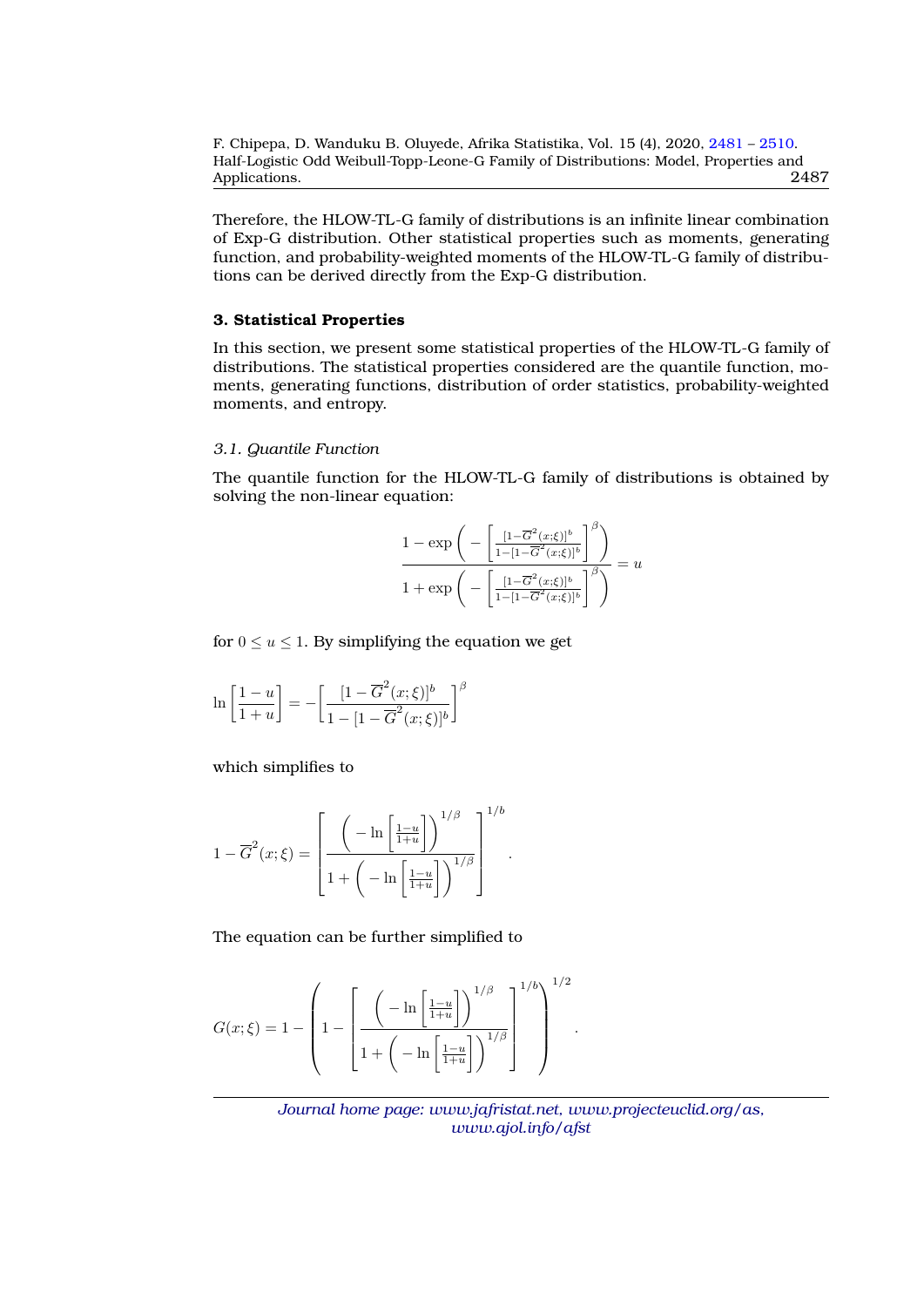Therefore, we obtain quantiles for HLOW-TL-G family of distributions by solving the equation

$$
x(u) = G^{-1} \left[ 1 - \left( 1 - \left[ \frac{\left( -\ln \left[ \frac{1-u}{1+u} \right] \right)^{1/\beta}}{1 + \left( -\ln \left[ \frac{1-u}{1+u} \right] \right)^{1/\beta}} \right]^{1/b} \right]^{1/2} \right]
$$
(9)

via iterative methods in R or Matlab software. We present some quantiles for selected parameters values for the half logistic odd Weibull-Topp-Leone-log-logistic (HLOW-TL-LLoG) distribution in Table [1.](#page-7-0)

<span id="page-7-0"></span>

| $\mathbf u$ | (0.5, 1, 1) | (0.8, 1, 1.5) | (1.1, 1.5, 0.5) | (0.5, 0.9, 0.5) | (1,1,0.9) |
|-------------|-------------|---------------|-----------------|-----------------|-----------|
| 0.1         | 0.0143      | 0.1501        | 0.0346          | 0.0001          | 0.0738    |
| 0.2         | 0.0444      | 0.2515        | 0.0780          | 0.0015          | 0.1539    |
| 0.3         | 0.0822      | 0.3372        | 0.1259          | 0.0058          | 0.2358    |
| 0.4         | 0.1254      | 0.4151        | 0.1784          | 0.0150          | 0.3205    |
| 0.5         | 0.1737      | 0.4897        | 0.2371          | 0.0309          | 0.4104    |
| 0.6         | 0.2286      | 0.5648        | 0.3046          | 0.0568          | 0.5092    |
| 0.7         | 0.2936      | 0.6451        | 0.3864          | 0.0983          | 0.6235    |
| 0.8         | 0.3766      | 0.7384        | 0.4949          | 0.1693          | 0.7675    |
| 0.9         | 0.5028      | 0.8670        | 0.6684          | 0.3168          | 0.9845    |

Table 1: Table of Quantiles for Selected Parameters of the HLOW-TL-LLoG Distribution

#### *3.2. Moments and Generating Functions*

The HLOW-TL-G family of distributions is an infinite linear combination of the Exp-G distribution, we, therefore, derive the properties of the HLOW-TL-G family of distributions directly from the Exp-G distribution. Let  $H_i$  be an Exp-G distribution with power parameter  $j$ , then the  $r^{th}$  ordinary moment of the HLOW-TL-G is given by

$$
\mu'_{r} = E(X^{r}) = \sum_{j=0}^{\infty} \psi_{j} E(H_{j}^{r}),
$$
\n(10)

where  $\psi_j$  is the linear component and is given by equation [\(8\)](#page-5-0) and  $E(H_j^r)$  is the  $r^{th}$ moment of the Exp-G distribution. Also, the  $s^{th}$  central moment of  $X$  is given by

$$
\mu_s = \sum_{r=0}^s {s \choose r} (-\mu'_1)^{s-r} E(X^r) = \sum_{r=0}^s \sum_{j=0}^\infty \psi_j {s \choose r} (-\mu'_1)^{s-r} E(H_j^r).
$$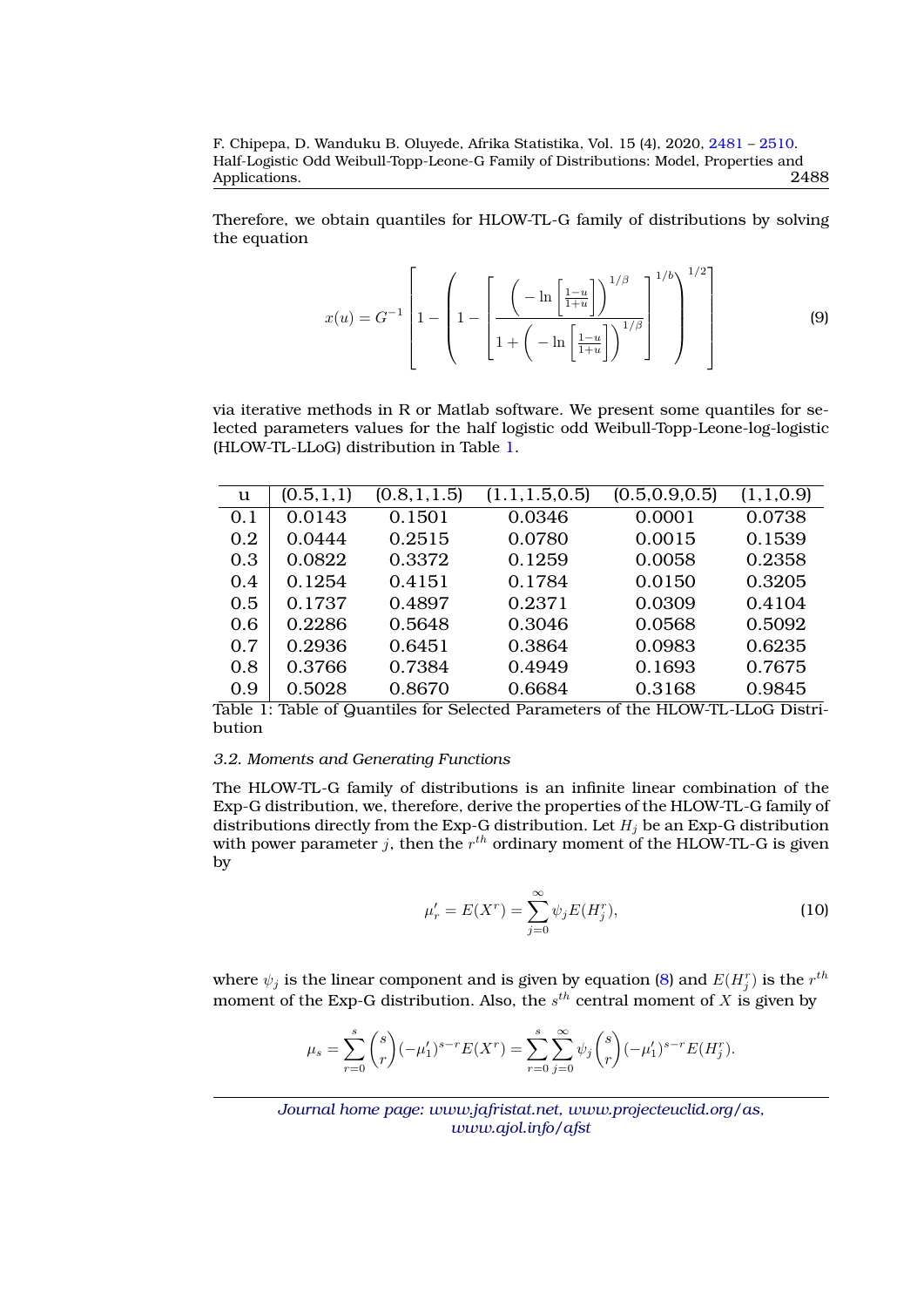Furthermore, the  $r^{th}$  incomplete moment of  $X$  is given by

$$
\phi_r(z) = \int_{-\infty}^z x^r f(x) dx = \sum_{j=0}^\infty \psi_j \int_{-\infty}^z x^r h_j(x; \xi) dx,
$$
\n(11)

where  $h_j(x;\xi) = (j+1)g(x;\xi)G^j(x;\xi)$  is the Exp-G distribution with power parameter j and  $\int_{-\infty}^{z'} x^r h_j(x;\xi) dx$  is the r<sup>th</sup> incomplete moment of the Exp-G distribution. The incomplete moment is used to estimate Bonferroni and Lorenz curves, which are very useful in reliability, medicine, economics, demography, and insurance.

A table of moments, standard deviation (SD), coefficient of variation (CV), coefficient of skewness (CS) and coefficient of kurtosis (CK) for the HLOW-TL-LLoG distribution for selected parameters values are given in Table [2.](#page-8-0)

<span id="page-8-0"></span>

|                        | (1, 0.5, 1.5) | (1.5, 1.0.5) | (0.5, 0.5, 1.5) | (1.5, 1.5, 0.5) | (0.5, 0.5, 1) |
|------------------------|---------------|--------------|-----------------|-----------------|---------------|
| X<br>E(                | 0.2922        | 0.2529       | 0.2746          | 0.3507          | 0.2032        |
| $X^2$<br>E (           | 0.1820        | 0.1464       | 0.1602          | 0.2059          | 0.1113        |
| $E(X^3)$               | 0.1313        | 0.1016       | 0.1113          | 0.1415          | 0.0754        |
| $4\phantom{.0}$<br>E(X | 0.1023        | 0.0774       | 0.0846          | 0.1062          | 0.0566        |
| $E(X^5)$               | 0.0836        | 0.0623       | 0.0679          | 0.0844          | 0.0451        |
| <b>SD</b>              | 0.3108        | 0.2871       | 0.2912          | 0.2879          | 0.2646        |
| CV                     | 1.0637        | 1.1350       | 1.0602          | 0.8210          | 1.3019        |
| <b>CS</b>              | 0.7195        | 0.9663       | 0.8398          | 0.4650          | 1.3108        |
| СK                     | 2.1675        | 2.7209       | 2.4669          | 2.0857          | 3.6237        |

Table 2: Moments of the HLOW-TL-LLoG distribution for some parameter values

The moment generating function (mgf) of the HLOW-TL-G family of distributions is given by

$$
M_X(t) = E(e^{tX}) = \sum_{j=0}^{\infty} \psi_j M_j(t),
$$

where  $M_i(t)$  is the mgf of the Exp-G distribution with power parameter j.

#### *3.3. Distribution of Order Statistics*

The  $pdf$  of the  $i^{th}$  order statistics can be obtained using the formula given by

<span id="page-8-1"></span>
$$
f_{i:n}(x) = \frac{f(x)}{B(i, n-i+1)} \sum_{j=0}^{n-j} {n-i \choose j} F(x)^{j+i-1},
$$
\n(12)

where B(., .) is the beta function. Substituting the *cdf* and *pdf* of the HLOW-TL-G family of distributions into equation [\(12\)](#page-8-1) and considering  $f(x)F(x)^{j+i-1}$ , we have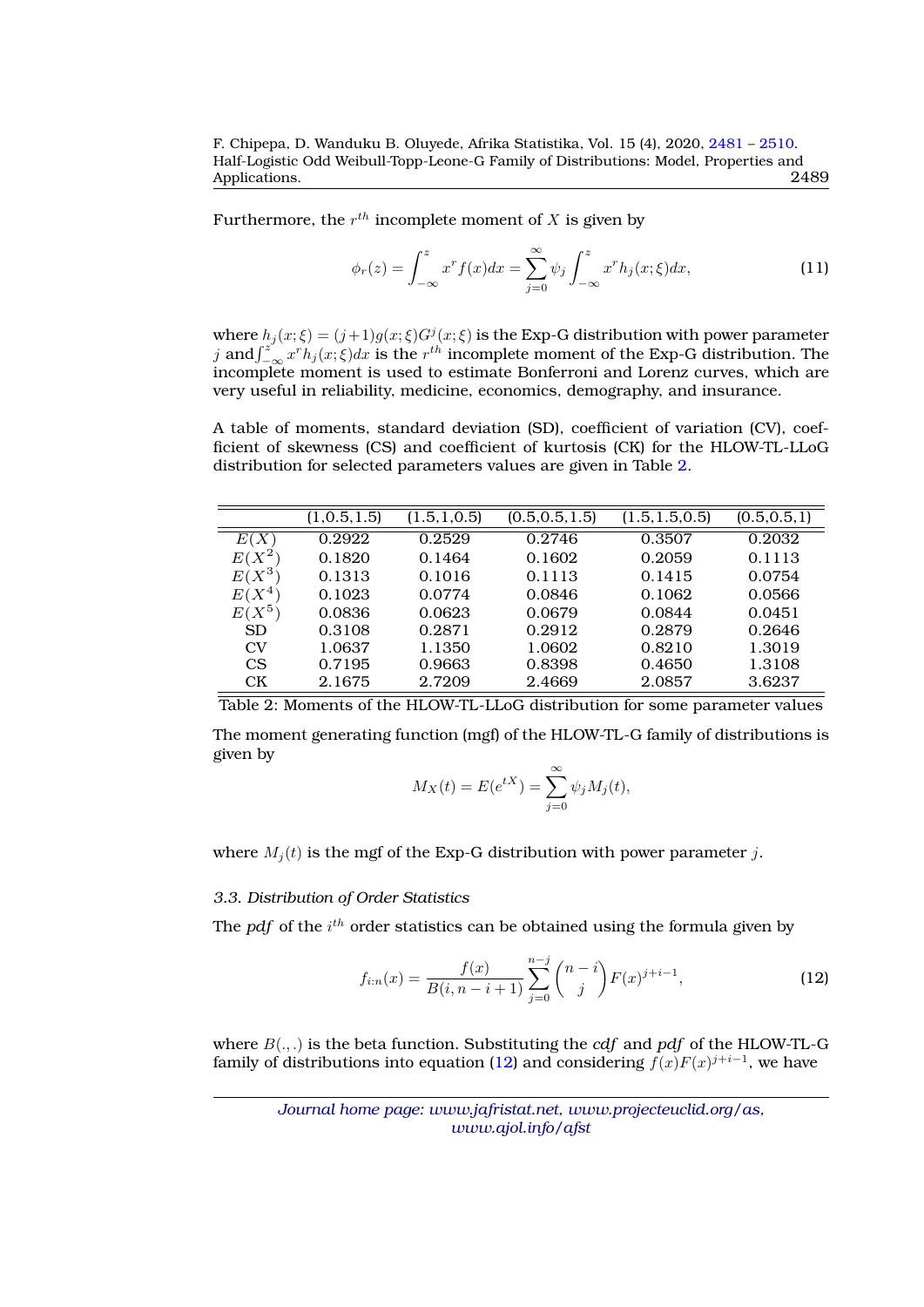$$
f(x)F(x)^{j+i-1} = \frac{4b\beta g(x;\xi)\overline{G}(x;\xi)[1-\overline{G}^{2}(x;\xi)]^{b\beta-1} \exp\left(-\left[\frac{[1-\overline{G}^{2}(x;\xi)]^{b}}{1-[1-\overline{G}^{2}(x;\xi)]^{b}}\right]^{\beta}\right)}{(1-[1-\overline{G}^{2}(x;\xi)]^{b})^{\beta+1}}
$$

$$
\times \frac{\left[1-\exp\left(-\left[\frac{[1-\overline{G}^{2}(x;\xi)]^{b}}{1-[1-\overline{G}^{2}(x;\xi)]^{b}}\right]^{\beta}\right)\right]^{j+i-1}}{\left[1+\exp\left(-\left[\frac{[1-\overline{G}^{2}(x;\xi)]^{b}}{1-[1-\overline{G}^{2}(x;\xi)]^{b}}\right]^{\beta}\right)\right]^{j+i+1}}.
$$

Considering the following expansions

$$
\left[1+\exp\bigg(-\left[\frac{[1-\overline{G}^{2}(x;\xi)]^{b}}{1-[1-\overline{G}^{2}(x;\xi)]^{b}}\right]^{\beta}\bigg)\right]^{-(j+i+1)} = \sum_{z=0}^{\infty} {\binom{-(j+i+1)}{z}} \times \exp\bigg(-z\left[\frac{[1-\overline{G}^{2}(x;\xi)]^{b}}{1-[1-\overline{G}^{2}(x;\xi)]^{b}}\right]^{\beta}\bigg),
$$

$$
\left[1 - \exp\bigg(-\left[\frac{[1-\overline{G}^{2}(x;\xi)]^{b}}{1-[1-\overline{G}^{2}(x;\xi)]^{b}}\right]^{\beta}\bigg)\right]^{j+i-1} = \sum_{w=0}^{\infty}(-1)^{w}\binom{j+i-1}{w} \times \exp\bigg(-w\left[\frac{[1-\overline{G}^{2}(x;\xi)]^{b}}{1-[1-\overline{G}^{2}(x;\xi)]^{b}}\right]^{\beta}\bigg)
$$

and

$$
\exp\left(-\left(z+w+1\right)\left[\frac{[1-\overline{G}^{2}(x;\xi)]^{b}}{1-[1-\overline{G}^{2}(x;\xi)]^{b}}\right]^{\beta}\right) = \sum_{l=0}^{\infty} \frac{(-1)^{l}(z+w+1)^{l}}{l!} \times \left[\frac{[1-\overline{G}^{2}(x;\xi)]^{b}}{1-[1-\overline{G}^{2}(x;\xi)]^{b}}\right]^{\beta l},
$$

we get

$$
f(x)F(x)^{j+i-1} = \sum_{z,w,l=0}^{\infty} \frac{4b\beta(-1)^{w+l}(z+w+1)^{l}}{l!} \binom{-(j+i+1)}{z} \binom{j+i-1}{w}
$$

$$
\times \frac{g(x;\xi)\overline{G}(x;\xi)[1-\overline{G}^{2}(x;\xi)]^{b\beta(l+1)-1}}{(1-[1-\overline{G}^{2}(x;\xi)]^{b})^{\beta(l+1)+1}}.
$$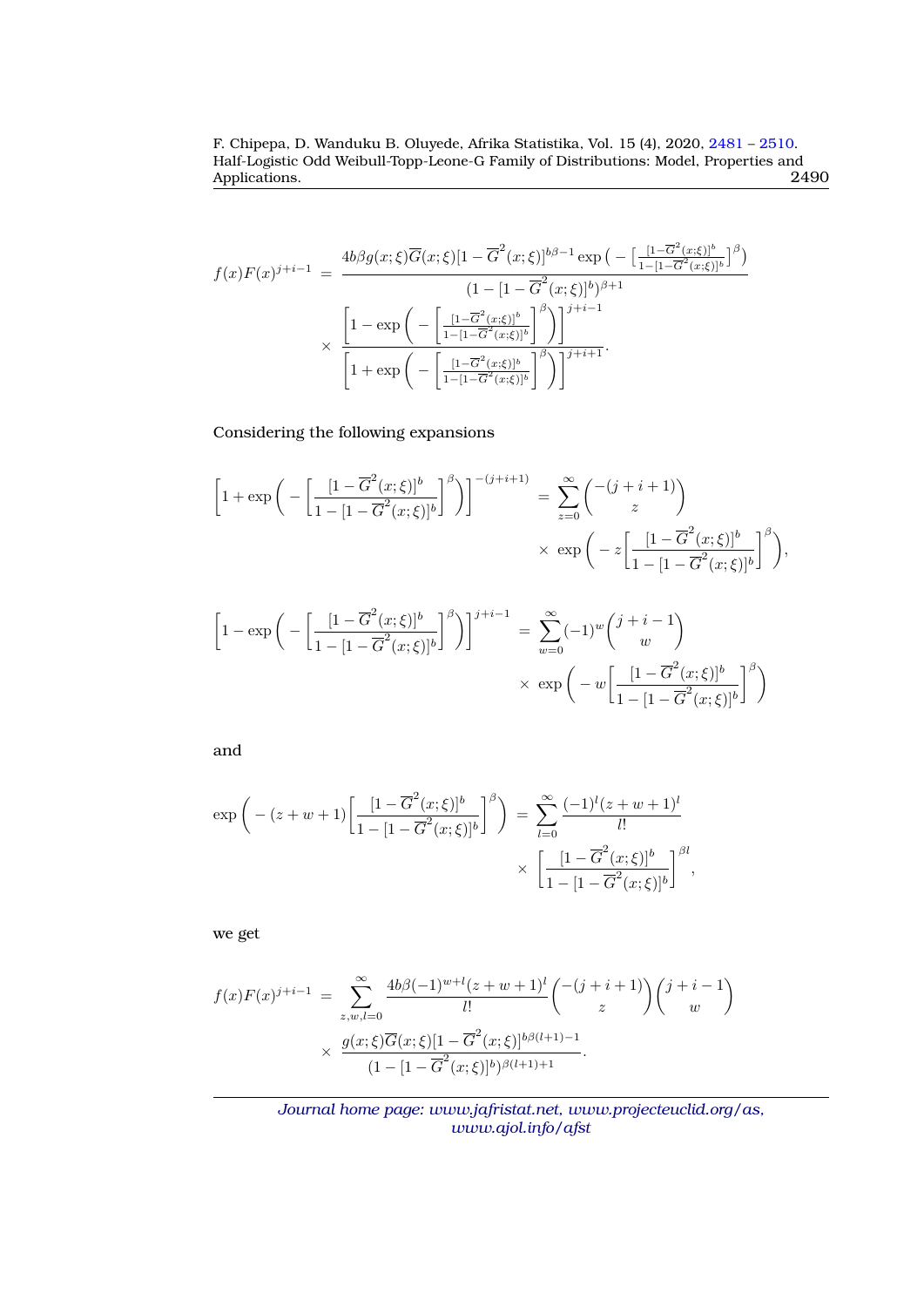Also, considering the following generalized binomial series expansions

$$
(1 - [1 - \overline{G}^{2}(x; \xi)]^{b})^{-(\beta(l+1)+1)} = \sum_{p=0}^{\infty} (-1)^{p} {-(\beta(l+1)+1) \choose p} [1 - \overline{G}^{2}(x; \xi)]^{bp},
$$

$$
[1 - \overline{G}^{2}(x; \xi)]^{b(\beta l + \beta + p) - 1} = \sum_{q=0}^{\infty} (-1)^{q} {b(\beta l + \beta + p) - 1 \choose q} \overline{G}^{2q}(x; \xi)
$$

and

$$
\overline{G}^{2q+1}(x;\xi) = \sum_{k=0}^{\infty} (-1)^k {2q+1 \choose k} G^k(x;\xi)
$$

we can write

<span id="page-10-0"></span>
$$
f(x)F(x)^{j+i-1} = \sum_{z,w,l,p,q,k=0}^{\infty} \frac{4b\beta(-1)^{w+l+p+q+k}(z+w+1)^{l}}{l!} \binom{-(j+i+1)}{z} \times \binom{j+i-1}{w} \binom{-(\beta(l+1)+1)}{p} \binom{b(\beta l+\beta+p)-1}{q} \times \binom{2q+1}{k} g(x;\xi)G^{k}(x;\xi).
$$
\n(13)

Hence, the distribution of the  $i^{th}$  order statistic from the HLOW-TL-G family of distributions can be obtained from the equation

$$
f_{i:n}(x) = \frac{1}{B(i, n-i+1)} \sum_{z, w, l, p, q, k=0}^{\infty} \sum_{j=0}^{n-j} \frac{4b\beta(-1)^{w+l+p+q+k}(z+w+1)^l}{l!} \binom{n-i}{j} \times \left( \frac{-(j+i+1)}{z} \right) \binom{j+i-1}{w} \binom{-(\beta(l+1)+1)}{p} \binom{b(\beta l+\beta+p)-1}{q} \times \left( \frac{2q+1}{k} \right) g(x; \xi) G^k(x; \xi) \times \sum_{k=0}^{\infty} \psi_k^* h_k(x; \xi), \tag{14}
$$

where  $h_k(x;\xi)=(k+1)g(x;\xi)G^k(x;\xi)$  is the Exp-G distribution with power parameter  $k$  and

$$
\psi_k^* = \frac{1}{B(i, n-i+1)} \sum_{z,w,l,p,q=0}^{\infty} \sum_{j=0}^{n-j} \frac{4b\beta(-1)^{w+l+p+q+k}(z+w+1)^l}{l!(k+1)} \binom{n-i}{j} \times \binom{-(j+i+1)}{z} \binom{j+i-1}{w} \binom{-(\beta(l+1)+1)}{p} \binom{b(\beta l+\beta+p)-1}{q} \binom{2q+1}{k}.
$$
 (15)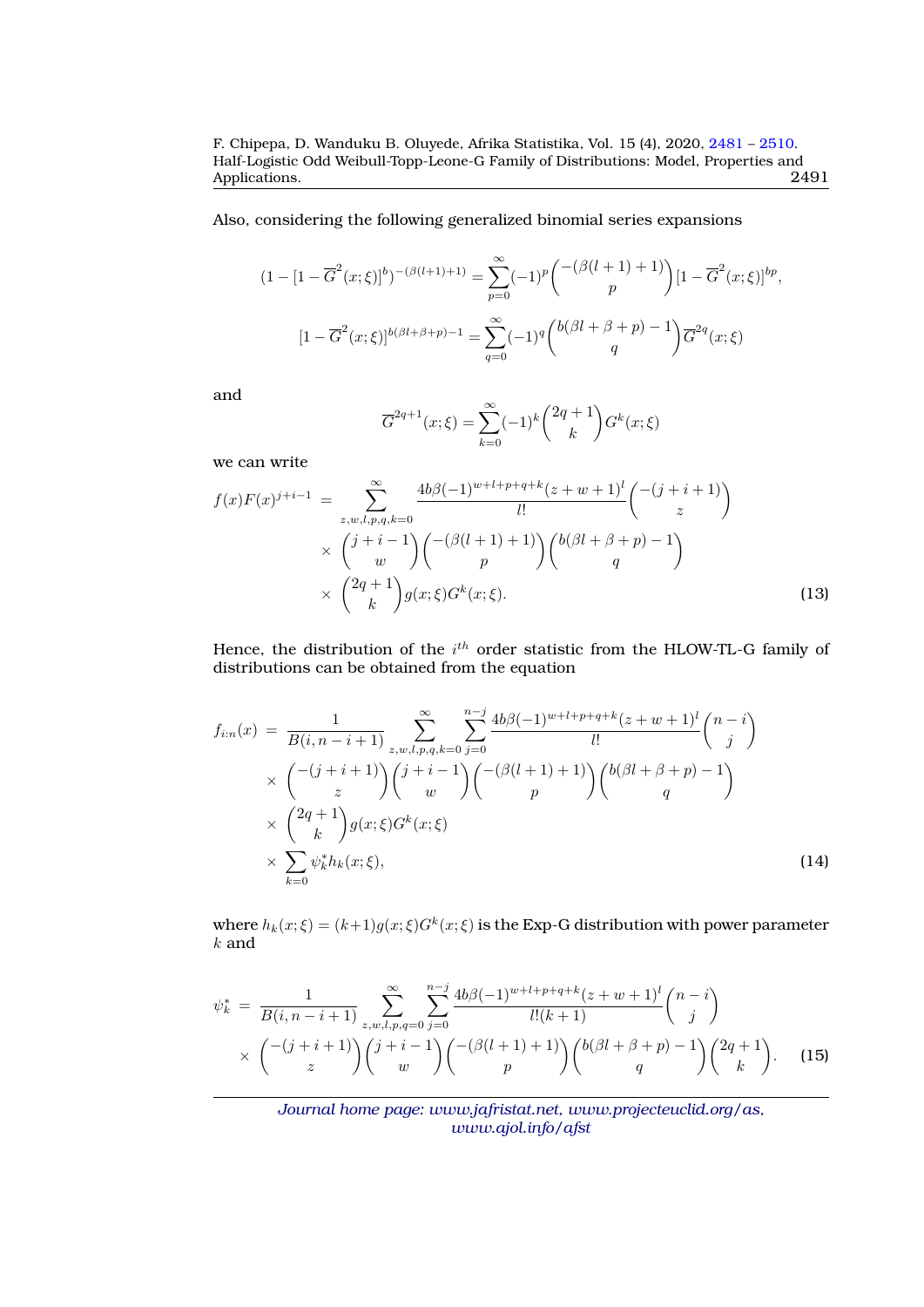Therefore, the distribution of the  $i^{th}$  order statistic from the HLOW-TL-G family of distributions can be obtained directly from the Exp-G distribution.

# *3.4. Probability Weighted Moments*

Probability Weighted Moments (PWMs), say  $\phi_{j,i}$  of X~ HLOW-TL-G  $(b, \beta, \xi)$  distribution is given by

$$
\phi_{j,i} = E(X^j F(X)^i) = \int_{-\infty}^{\infty} x^j f(x) F(x)^i dx.
$$

Using equation [\(13\)](#page-10-0), we can write

$$
f(x)F(x)^{i} = \sum_{z,w,l,p,q,k=0}^{\infty} \frac{4b\beta(-1)^{w+l+p+q+k}(z+w+1)^{l}}{l!} \binom{-(i+2)}{z}
$$

$$
\times \binom{i}{w} \binom{-(\beta(l+1)+1)}{p} \binom{b(\beta l+\beta+p)-1}{q}
$$

$$
\times \binom{2q+1}{k} g(x;\xi)G^{k}(x;\xi).
$$

Using the properties of the Exp-G distribution, the PWMs of the HLOW-TL-G family of distributions is given by

$$
f(x)F(x)^{i} = \sum_{k=0}^{\infty} \eta_k h_k(x;\xi),
$$

where

$$
\eta_k = \sum_{z,w,l,p,q=0}^{\infty} \frac{4b\beta(-1)^{w+l+p+q+k}(z+w+1)^l}{l!(k+1)} \binom{-(i+2)}{z}
$$

$$
\times \binom{i}{w} \binom{-(\beta(l+1)+1)}{p} \binom{b(\beta l+\beta+p)-1}{q}
$$

$$
\times \binom{2q+1}{k}
$$

and  $h_k(x;\xi) = (k+1)g(x;\xi)[G(x;\xi)]^k$  is an Exp-G distribution with power parameter k. Therefore, the PWM of the HLOW-TL-G family of distributions is given by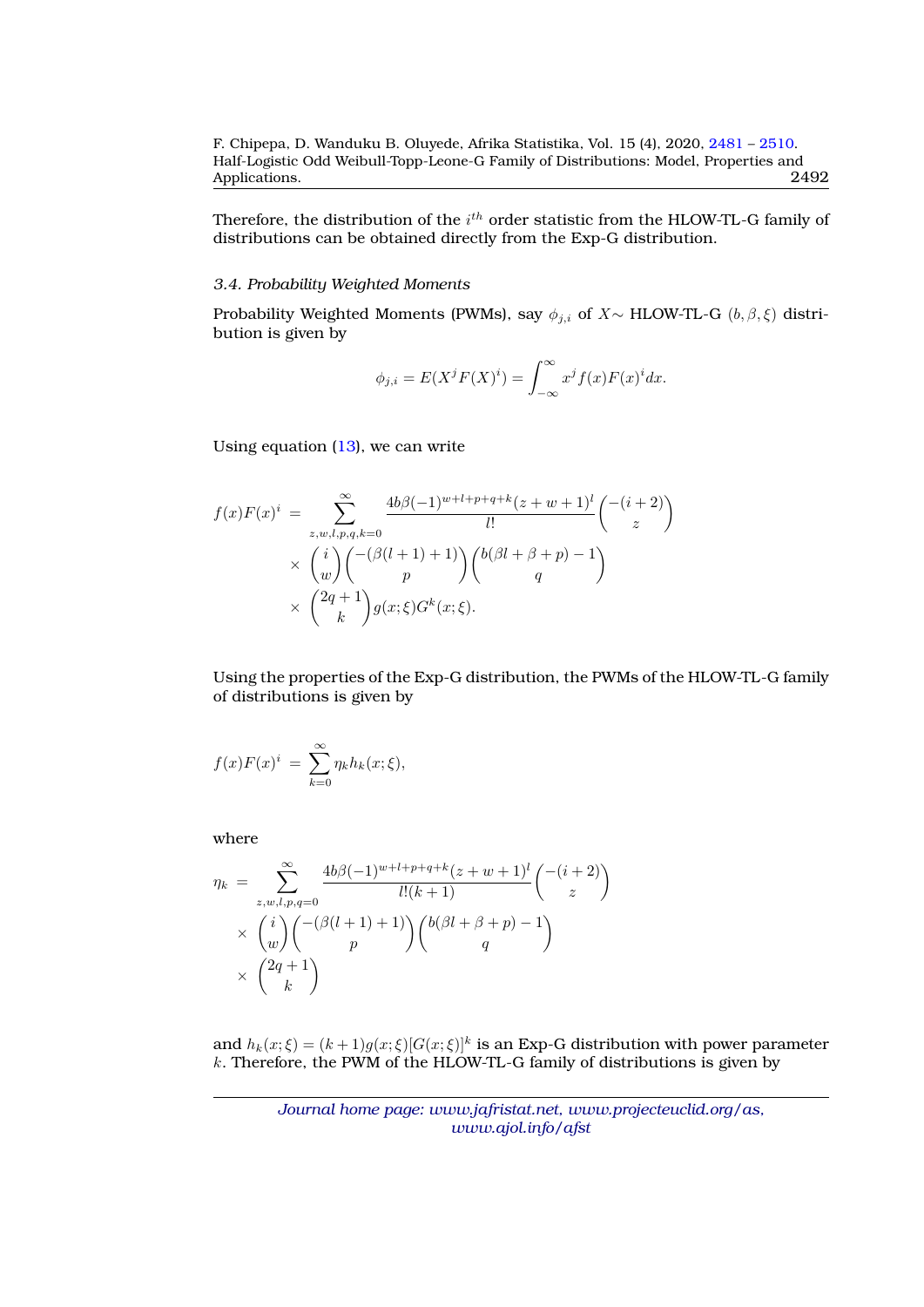$$
\phi_{j,i} = \sum_{k=0}^{\infty} \eta_k \int_{-\infty}^{\infty} x^j h_k(x;\xi) dx
$$

$$
= \sum_{k=0}^{\infty} \eta_k E(H_k^j),
$$

where  $H_k^j$  is the  $j^{th}$  power of an Exp-G distributed random variable with power parameter k.

## *3.5. Entropy*

Entropy is a measure of variation of uncertainty for a random variable  $X$  with *pdf*  $f(x)$ . There are two famous measures of entropy, namely Shannon entropy by [Shannon\(1951\)](#page-29-0) and Rényi entropy by  $Rényi(1960)$ . Rényi entropy is defined by

$$
I_R(\nu) = (1 - \nu)^{-1} \log \left[ \int_0^\infty f^\nu(x) dx \right],
$$

where  $\nu > 0$  and  $\nu \neq 1$ . By taking  $f(x)$  to be the *pdf* of the HLOW-TL-G family of distributions we get

$$
\int_0^\infty f^{\nu}(x)dx = \int_0^\infty \frac{(4b\beta)^{\nu}g^{\nu}(x;\xi)\overline{G}^{\nu}(x;\xi)[1-\overline{G}^2(x;\xi)]^{(b\beta-1)\nu}e^{\left(-\nu\left[\frac{[1-\overline{G}^2(x;\xi)]^b}{1-[1-\overline{G}^2(x;\xi)]^b}\right]^{\beta}\right)}}{(1-[1-\overline{G}^2(x;\xi)]^b)^{(\beta+1)\nu}\left(1+\exp\left(-\left[\frac{[1-\overline{G}^2(x;\xi)]^b}{1-[1-\overline{G}^2(x;\xi)]^b}\right]^{\beta}\right)\right)^{2\nu}}dx.
$$

By considering the following series expansions

$$
\left(1+\exp\bigg(-\bigg[\frac{[1-\overline{G}^2(x;\xi)]^b}{1-[1-\overline{G}^2(x;\xi)]^b}\bigg]^\beta\bigg)\right)^{-2\nu} = \sum_{z=0}^\infty \binom{-2\nu}{z} \times \exp\bigg(-z\bigg[\frac{[1-\overline{G}^2(x;\xi)]^b}{1-[1-\overline{G}^2(x;\xi)]^b}\bigg]^\beta\bigg),
$$

$$
\exp\left(-{(z+1)}\left[\frac{[1-\overline{G}^{2}(x;\xi)]^{b}}{1-[1-\overline{G}^{2}(x;\xi)]^{b}}\right]^{\beta}\right) = \sum_{w=0}^{\infty} \frac{(-1)^{w}(z+1)^{w}}{w!} \left[\frac{[1-\overline{G}^{2}(x;\xi)]^{b}}{1-[1-\overline{G}^{2}(x;\xi)]^{b}}\right]^{\beta w},
$$
  

$$
(1-[1-\overline{G}^{2}(x;\xi)]^{b})^{-(\beta(w+\nu)+\nu)} = \sum_{p=0}^{\infty} (-1)^{p} \binom{-(\beta(w+\nu)+\nu)}{p} [1-\overline{G}^{2}(x;\xi)]^{bp},
$$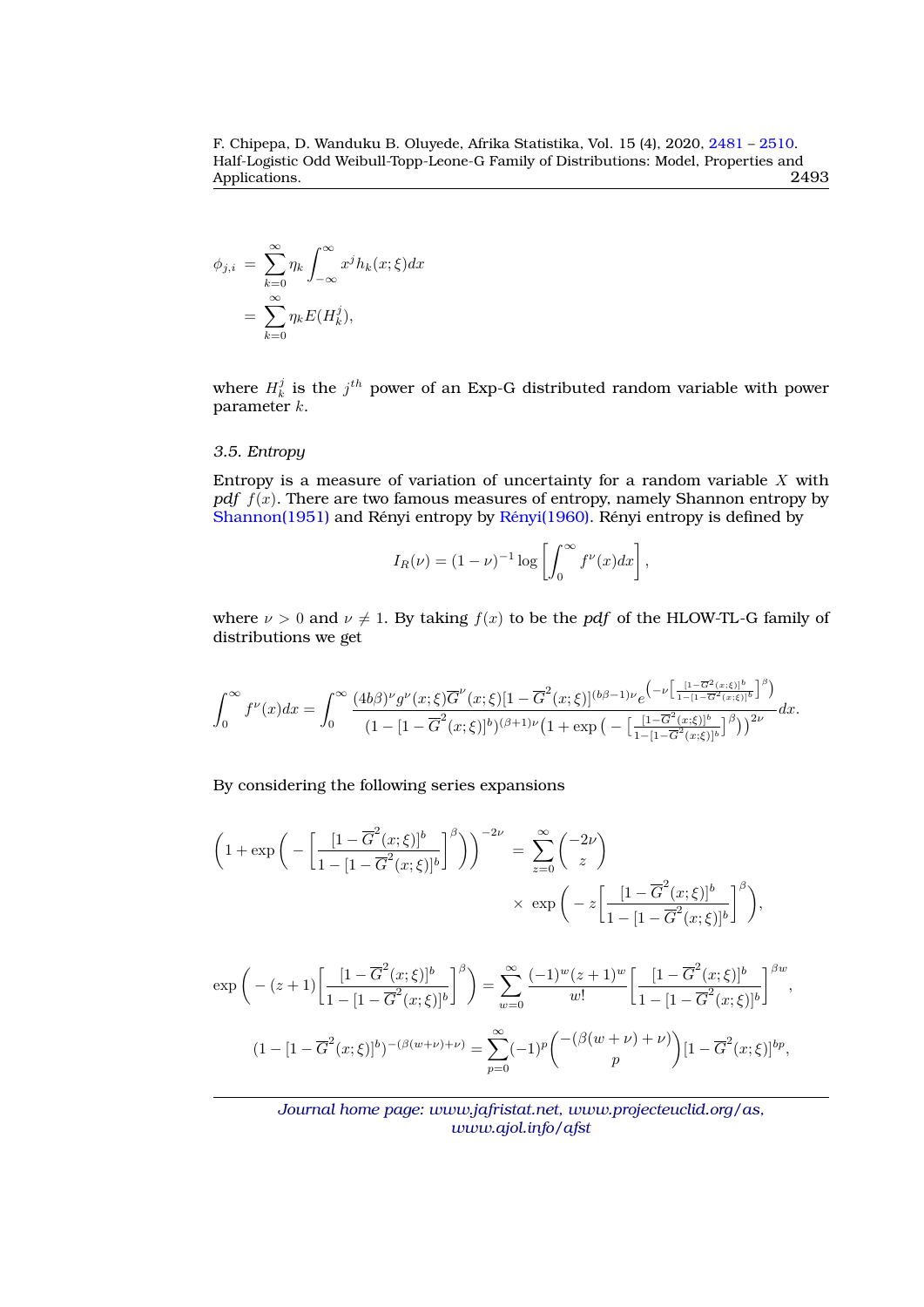$$
[1 - \overline{G}^2(x;\xi)]^{b(\beta w + \beta v + p) - \nu} = \sum_{q=0}^{\infty} (-1)^q {b(\beta w + \beta \nu + p) - \nu \choose q} \overline{G}^{2q}(x;\xi)
$$

and

$$
\overline{G}^{2q+\nu}(x;\xi) = \sum_{j=0}^{\infty} (-1)^j {2q+\nu \choose j} G^j(x;\xi)
$$

yields

$$
\int_0^\infty f^\nu(x)dx = \sum_{z,w,p,q,j=0}^\infty \frac{(-1)^{w+p+q+j}(z+1)^w}{w!} {\binom{-2\nu}{z}} {\binom{-(\beta(w+\nu)+\nu)}{p}}
$$

$$
\times {\binom{b(\beta w+\beta \nu+p)-\nu}{q}} {\binom{2q+\nu}{j}} {\lbrack \frac{1}{[j/\nu+1]} \rbrack}^\nu
$$

$$
\times \int_0^\infty \left[ (j/\nu+1)g(x;\xi)G^{j/\nu}(x;\xi) \right]^\nu dx.
$$

Therefore, the Rényi entropy of the HLOW-TL-G family of distributions is given by

$$
I_R(\nu) = (1 - \nu)^{-1} \log \left[ \sum_{j=0}^{\infty} \Phi_j e^{(1 - \nu) I_{REG}} \right],
$$
 (16)

where  $I_{REG} = \int_0^\infty \left[ (j/\nu + 1) g(x;\xi) G^{j/\nu}(x;\xi) \right]^\nu dx$  is the Rényi entropy of Exp-G distribution with power parameter  $j/\nu$  and

$$
\Phi_j = \sum_{z,w,p,q=0}^{\infty} \frac{(-1)^{w+p+q+j}(z+1)^w}{w!} {\binom{-2\nu}{z}} {\binom{-(\beta(w+\nu)+\nu)}{p}} \times {\binom{b(\beta w+\beta \nu+p)-\nu}{q}} {\binom{2q+\nu}{j}} {\lfloor \frac{1}{[j/\nu+1]} \rfloor^{\nu}}.
$$

# **4. Maximum Likelihood Estimation**

If  $X_i \sim HLOW - TL - G(b, \beta; \xi)$  with the parameter vector  $\Psi = (b, \beta; \xi)^T$ . The total log-likelihood  $\ell = \ell(\Psi)$  from a random sample of size n is given by

$$
\ell = n \log(4b\beta) + \sum_{i=1}^{n} \log[g(x_i;\xi)] + \sum_{i=1}^{n} \log[\overline{G}(x_i;\xi)] + (b\beta - 1) \sum_{i=1}^{n} \log[1 - \overline{G}^2(x_i;\xi)]
$$
  
- 
$$
\sum_{i=1}^{n} \left[ \frac{(1 - \overline{G}^2(x_i;\xi))^b}{1 - (1 - \overline{G}^2(x_i;\xi))^b} \right]^\beta - (\beta + 1) \sum_{i=1}^{n} \log[1 - (1 - \overline{G}^2(x_i;\xi))^b]
$$
  
- 
$$
2 \sum_{i=1}^{n} \log \left[ 1 + \exp\left( - \left[ \frac{(1 - \overline{G}^2(x_i;\xi))^b}{1 - (1 - \overline{G}^2(x_i;\xi))^b} \right]^{\beta} \right) \right].
$$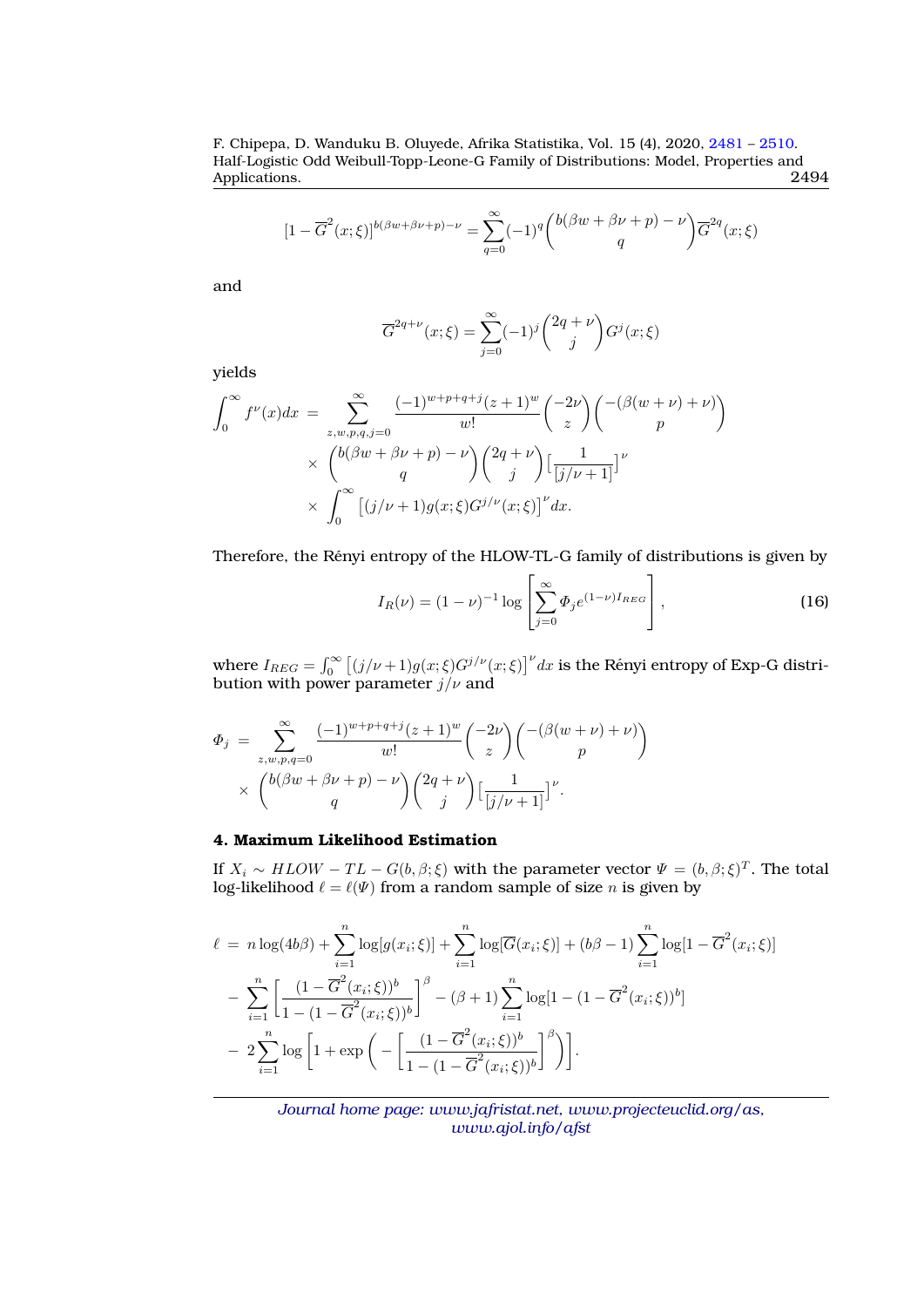The score vector  $U = \left( \frac{\partial \ell}{\partial b}, \frac{\partial \ell}{\partial \beta}, \frac{\partial \ell}{\partial \xi_k} \right)$  has elements given by:

$$
\frac{\partial \ell}{\partial b} = \frac{n}{b} + \beta \sum_{i=1}^{n} \log[1 - \overline{G}^{2}(x_{i}; \xi)] - \sum_{i=1}^{n} \left(\frac{(1 - \overline{G}^{2}(x_{i}; \xi))^{b}}{1 - (1 - \overline{G}^{2}(x_{i}; \xi))^{b}}\right)^{\beta - 1}
$$
\n
$$
\times \frac{\beta(1 - \overline{G}^{2}(x_{i}; \xi))^{b} \log(1 - \overline{G}^{2}(x_{i}; \xi))}{(1 - (1 - \overline{G}^{2}(x_{i}; \xi))^{b})^{2}}
$$
\n
$$
+ (\beta + 1) \sum_{i=1}^{n} \frac{(1 - \overline{G}^{2}(x_{i}; \xi))^{b} \log(1 - \overline{G}^{2}(x_{i}; \xi))}{1 - (1 - \overline{G}^{2}(x_{i}; \xi))^{b}}
$$
\n
$$
+ 2\beta \sum_{i=1}^{n} \frac{\exp\left(-\left[\frac{(1 - \overline{G}^{2}(x_{i}; \xi))^{b}}{1 - (1 - \overline{G}^{2}(x_{i}; \xi))^{b}}\right]^{ \beta}\right) \log[1 - \overline{G}^{2}(x_{i}; \xi)]}{\left(1 + \exp\left(-\left[\frac{(1 - \overline{G}^{2}(x_{i}; \xi))^{b}}{1 - (1 - \overline{G}^{2}(x_{i}; \xi))^{b}}\right]^{ \beta}\right)\right) (1 - (1 - \overline{G}^{2}(x_{i}; \xi))^{b})^{\beta + 1}}
$$
\n
$$
\times \left((1 - \overline{G}^{2}(x_{i}; \xi))(1 - \overline{G}^{2}(x_{i}; \xi))^{b\beta - 1}\right),
$$

$$
\frac{\partial \ell}{\partial \beta} = \frac{n}{\beta} + b \sum_{i=1}^{n} \log[1 - \overline{G}^{2}(x_{i}; \xi)] - \sum_{i=1}^{n} \log[1 - (1 - \overline{G}^{2}(x_{i}; \xi))^{b}] \n- \sum_{i=1}^{n} \left[ \frac{(1 - \overline{G}^{2}(x_{i}; \xi))^{b}}{1 - (1 - \overline{G}^{2}(x_{i}; \xi))^{b}} \right]^{ \beta} \log \left[ \frac{(1 - \overline{G}^{2}(x_{i}; \xi))^{b}}{1 - (1 - \overline{G}^{2}(x_{i}; \xi))^{b}} \right] \n+ 2 \sum_{i=1}^{n} \frac{\exp \left( - \left[ \frac{(1 - \overline{G}^{2}(x_{i}; \xi))^{b}}{1 - (1 - \overline{G}^{2}(x_{i}; \xi))^{b}} \right]^{ \beta} \right) \log \left[ \frac{(1 - \overline{G}^{2}(x_{i}; \xi))^{b}}{1 - (1 - \overline{G}^{2}(x_{i}; \xi))^{b}} \right] (1 - \overline{G}^{2}(x_{i}; \xi))^{b \beta} \n+ 2 \sum_{i=1}^{n} \frac{\exp \left( - \left[ \frac{(1 - \overline{G}^{2}(x_{i}; \xi))^{b}}{1 - (1 - \overline{G}^{2}(x_{i}; \xi))^{b}} \right]^{ \beta} \right) (1 - (1 - \overline{G}^{2}(x_{i}; \xi))^{b})^{ \beta} \n+ \sum_{i=1}^{n} \frac{\exp \left( - \left[ \frac{(1 - \overline{G}^{2}(x_{i}; \xi))^{b}}{1 - (1 - \overline{G}^{2}(x_{i}; \xi))^{b}} \right]^{ \beta} \right) (1 - (1 - \overline{G}^{2}(x_{i}; \xi))^{b})^{ \beta} \n+ \sum_{i=1}^{n} \frac{\exp \left( - \left[ \frac{(1 - \overline{G}^{2}(x_{i}; \xi))^{b}}{1 - (1 - \overline{G}^{2}(x_{i}; \xi))^{b}} \right]^{ \beta} \right) (1 - (1 - \overline{G}^{2}(x_{i}; \xi))^{b})^{ \beta} \n+ \sum_{i=1}^{n} \frac{\exp \left( - \left[
$$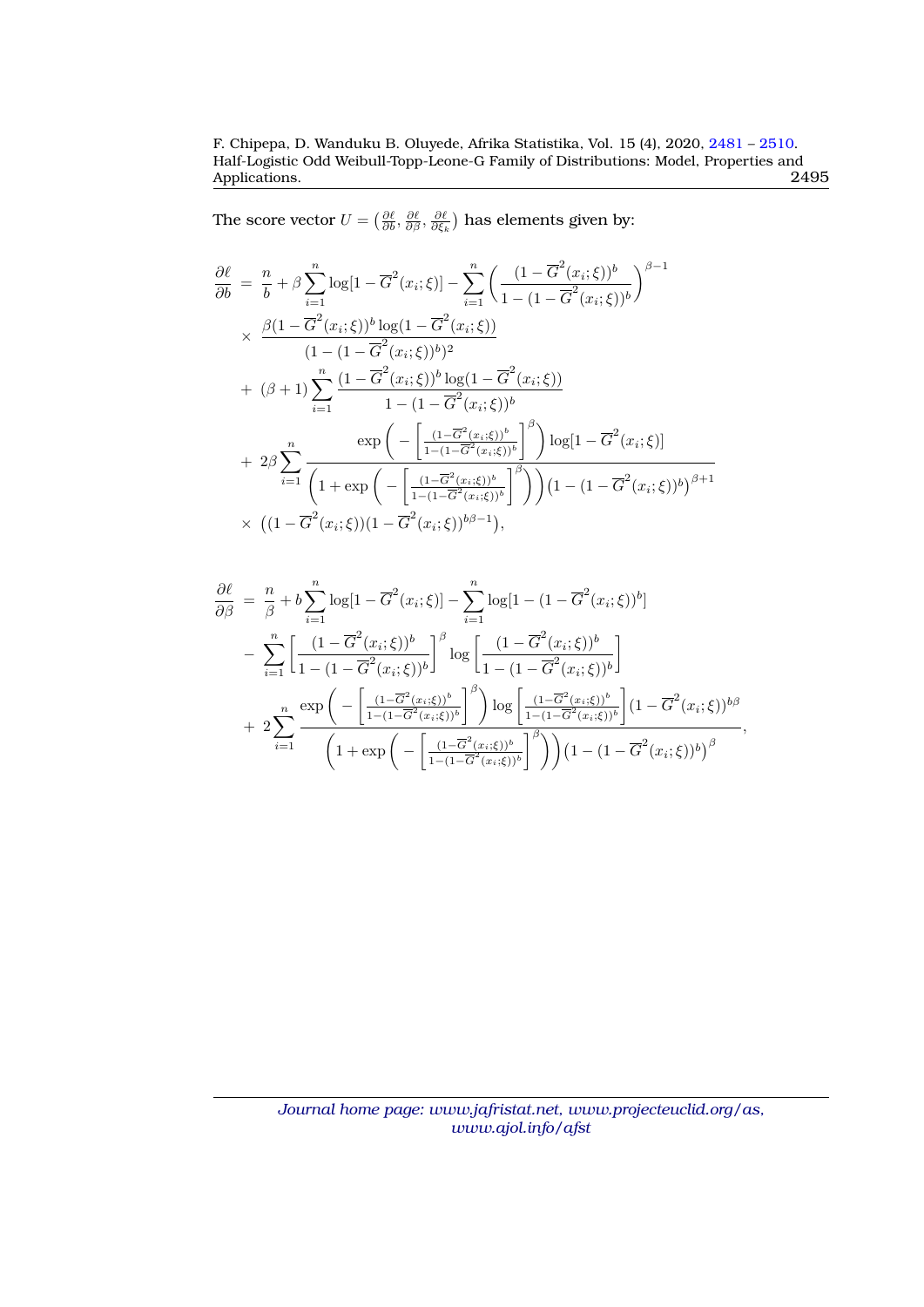F. Chipepa, D. Wanduku B. Oluyede, Afrika Statistika, Vol. 15 (4), 2020, [2481](#page-0-0) – [2510.](#page-27-0) Half-Logistic Odd Weibull-Topp-Leone-G Family of Distributions: Model, Properties and Applications.

and

$$
\frac{\partial \ell}{\partial \xi_k} = \sum_{i=1}^n \frac{1}{g(x_i;\xi)} \frac{\partial g(x_i;\xi)}{\partial \xi_k} - 2 \sum_{i=1}^n \frac{1}{[\overline{G}(x_i;\xi)]} \frac{\partial [\overline{G}(x_i;\xi)]}{\partial \xi_k} \n- (b\beta - 1) \sum_{i=1}^n \frac{1}{1 - \overline{G}^2(x_i;\xi)} \frac{\partial [1 - \overline{G}^2(x_i;\xi)]}{\partial \xi_k} - \sum_{i=1}^n \left[ \frac{(1 - \overline{G}^2(x_i;\xi))^b}{1 - (1 - \overline{G}^2(x_i;\xi))^b} \right]^{\beta - 1} \n\times \frac{(1 - \overline{G}^2(x;\xi))^b \frac{\partial [1 - (1 - \overline{G}^2(x_i;\xi))^b]}{\partial \xi_k} - (1 - (1 - \overline{G}^2(x_i;\xi))^b) \frac{\partial (1 - \overline{G}^2(x_i;\xi))^b}{\partial \xi_k}}{(1 - (1 - \overline{G}^2(x_i;\xi))^b)^2} \n- (\beta + 1) \sum_{i=1}^n \frac{1}{1 - (1 - \overline{G}^2(x_i;\xi))^b} \frac{\partial [1 - (1 - \overline{G}^2(x_i;\xi))^b]}{\partial \xi_k} \n- 2 \sum_{i=1}^n \frac{1}{\left[ 1 + \exp \left( - \left[ \frac{(1 - \overline{G}^2(x_i;\xi))^b}{1 - (1 - \overline{G}^2(x_i;\xi))^b} \right]^{\beta} \right) \right]} \frac{\partial \left[ 1 + \exp \left( - \left[ \frac{(1 - \overline{G}^2(x_i;\xi))^b}{1 - (1 - \overline{G}^2(x_i;\xi))^b} \right]^{\beta} \right) \right]}{\partial \xi_k},
$$

respectively. These partial derivatives are not in closed form and can be solved using R, MATLAB, and SAS software by the use of iterative methods. The  $(2+p) \times (2+p)$  Fisher information matrix  $J(\Psi)$  is given by

$$
J(\Psi) = \begin{pmatrix} J_{bb}(\Psi) & J_{bg}(\Psi & J_{bg}(\Psi) \\ J_{\beta b}(\Psi) & J_{\beta \beta}(\Psi) & J_{\beta \xi}(\Psi) \\ J_{\xi b}(\Psi) & J_{\xi \beta}(\Psi) & J_{\xi \xi}(\Psi) \end{pmatrix},
$$
\n(17)

where  $J_{i,j} = \frac{-\partial^2 \ell(\Delta)}{\partial i \partial j}$ , for  $i, j = b, \beta, \xi$ , where  $\xi$  is a p component vector,  $J_{\xi\xi}(\Psi)$  is a  $p\times p$  matrix,  $J_{b\xi}(\varPsi)$  and  $J_{\beta\xi}(\varPsi)$  has  $p\times 1$  components, respectively. We use the Fisher information matrix to estimate the asymptotic confidence intervals of the parameters  $\Psi = (b, \beta, \xi)$ . Under the usual regularity conditions  $\tilde{\Psi}$  is asymptotically normal distributed, that is  $\hat{\Psi} \sim N(0, I^{-1}(\Psi))$  as  $n \longrightarrow \infty$ , where  $I(\Psi)$  is the expected information matrix. The asymptotic behaviour remains valid if  $I(\Psi)$  is replaced by  $J(\hat{\psi})$ , the information matrix evaluated at  $\hat{\psi}$ .

#### **5. Some Special Cases**

In this section, we present five special cases of the HLOW-TL-G family of distributions. We considered cases when the baseline distributions are Burr XII, Uniform, Power function, Kumaraswamy, and Weibull distributions.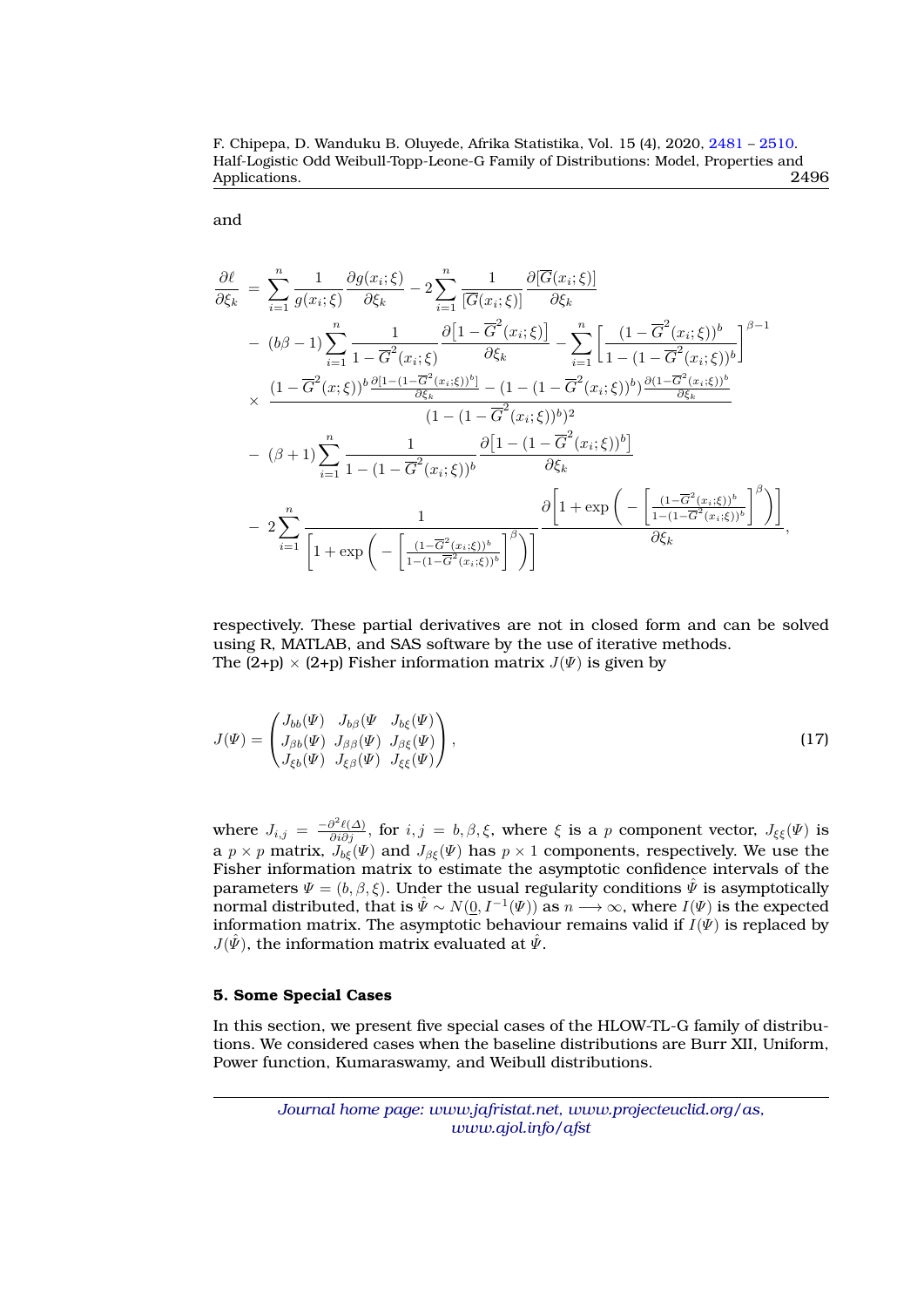# *5.1. Half Logistic Odd Weibull-Topp-Leone-Burr XII Distribution*

Consider the Burr XII distribution as the baseline distribution with *pdf* and *cdf* given by  $g(x; c, k) = c k x^{c-1} (1 + x^c)^{-k-1}$  and  $G(x; c, k) = 1 - (1 + x^c)^{-k}$ , respectively, for  $c, k > 0$ . The *cdf* and *pdf* of the half logistic odd Weibull-Topp-Leone-Burr XII (HLOW-TL-BXII) distribution are given by

$$
F_{\mu\text{LOW}-TL-BXII}(x;b,\beta,c,k) = \frac{1 - \exp\left(-\left[\frac{[1 - (1 + x^c)^{-2k}]^b}{1 - [1 - (1 + x^c)^{-2k}]^b}\right]^{\beta}\right)}{1 + \exp\left(-\left[\frac{[1 - (1 + x^c)^{-2k}]^b}{1 - [1 - (1 + x^c)^{-2k}]^b}\right]^{\beta}\right)}
$$

and

$$
f_{\mu_{LOW-TL-BXII}}(x;b,\beta,c,k) = \frac{4b\beta c k x^{c-1} (1+x^c)^{-2k-1} [1-(1+x^c)^{-2k}]^{b\beta-1}}{(1-[1-(1+x^c)^{-2k}]^b)^{\beta+1}}
$$

$$
\times \frac{\exp\left(-\left[\frac{[1-(1+x^c)^{-2k}]^b}{1-[1-(1+x^c)^{-2k}]^b}\right]^\beta\right)}{(1+\exp\left(-\left[\frac{[1-(1+x^c)^{-2k}]^b}{1-[1-(1+x^c)^{-2k}]^b}\right]^\beta\right))^2},
$$

respectively, for  $b, \beta, c, k > 0$ . By setting  $k = 1$  and  $c = 1$ , we obtain the half logistic odd Weibull-Topp-Leone-log logistic (HLOW-TL-LLoG) and the half logistic odd Weibull-Topp-Leone-Lomax (HLOW-TL-Lx), respectively from the HLOW-TL-BXII distribution.

<span id="page-16-0"></span>

Fig. 1: Plots of the *pdf* and *hrf* for the HLOW-TL-BXII distribution

Figure [1](#page-16-0) shows the graphs of the *pdf* and hazard rate function (*hrf* ) of the HLOW-TL-BXII distribution. The *pdf* can take various shapes that include almost symmetric, reverse-J, left, or right-skewed. Furthermore, the *hrf* for the HLOW-TL-BXII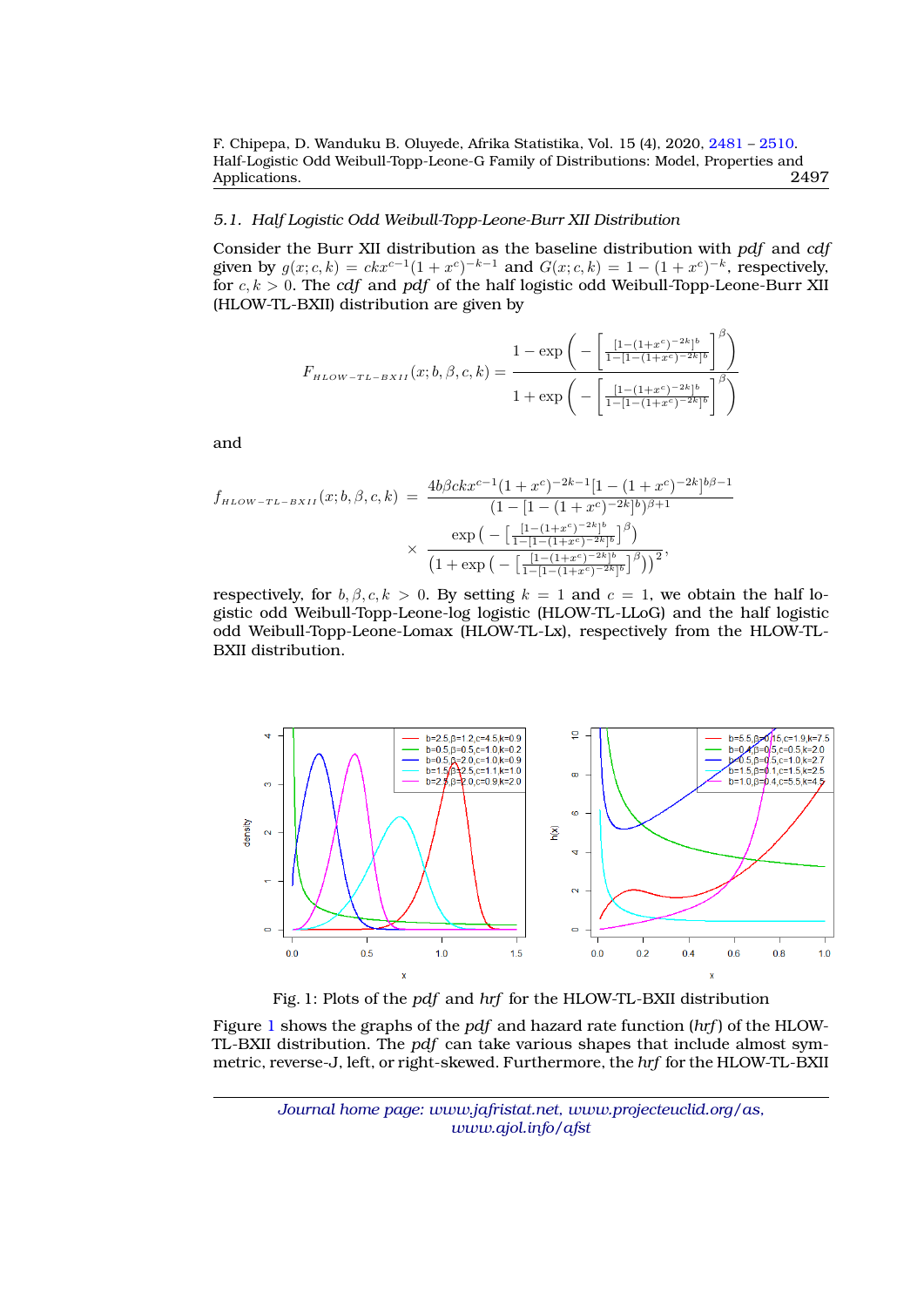distribution exhibit increasing, decreasing, reverse-J, bathtub, and upside bathtub followed by bathtub shapes.

# *5.2. Half Logistic Odd Weibull-Topp-Leone-Uniform Distribution*

By taking the baseline distribution to be a uniform distribution with *pdf* and *cdf* given by  $g(x) = 1/\theta$  and  $G(x, \theta) = x/\theta$ , respectively, for  $0 < x < \theta$ , obtain the half logistic odd Weibull-Topp-Leone-Uniform (HLOW-TL-U) distribution with *cdf* and *pdf* given by

$$
F_{\mu\text{LOW-TL-U}}(x;b,\beta,\theta) = \frac{1 - \exp\bigg(-\bigg[\frac{[1 - (1 - x/\theta)^2]^b}{1 - [1 - (1 - x/\theta)^2]^b}\bigg]^{\beta}\bigg)}{1 + \exp\bigg(-\bigg[\frac{[1 - (1 - x/\theta)^2]^b}{1 - [1 - (1 - x/\theta)^2]^b}\bigg]^{\beta}\bigg)}
$$

and

$$
f_{\mu\text{LOW-TL-U}}(x;b,\beta,\theta) = \frac{4b\beta(1-x/\theta)[1-(1-x/\theta)^2]^{b\beta-1}}{\theta(1-[1-(1-x/\theta)^2]^b)^{\beta+1}} \frac{\exp\left(-\left[\frac{[1-(1-x/\theta)^2]^b}{1-[1-(1-x/\theta)^2]^b}\right]^\beta\right)}{\left(1+\exp\left(-\left[\frac{[1-(1-x/\theta)^2]^b}{1-[1-(1-x/\theta)^2]^b}\right]^\beta\right)\right)^2},
$$

<span id="page-17-0"></span>respectively, for  $b, \beta > 0$  and ,  $0 < x < \theta$ .



Fig. 2: Plots of the *pdf* and *hrf* for the HLOW-TL-U distribution

Figure [2,](#page-17-0) shows the graphs of the *pdf* s and *hrf* s of the HLOW-TL-U distribution. The *pdf* s can take various shapes that include left or right-skewed and almost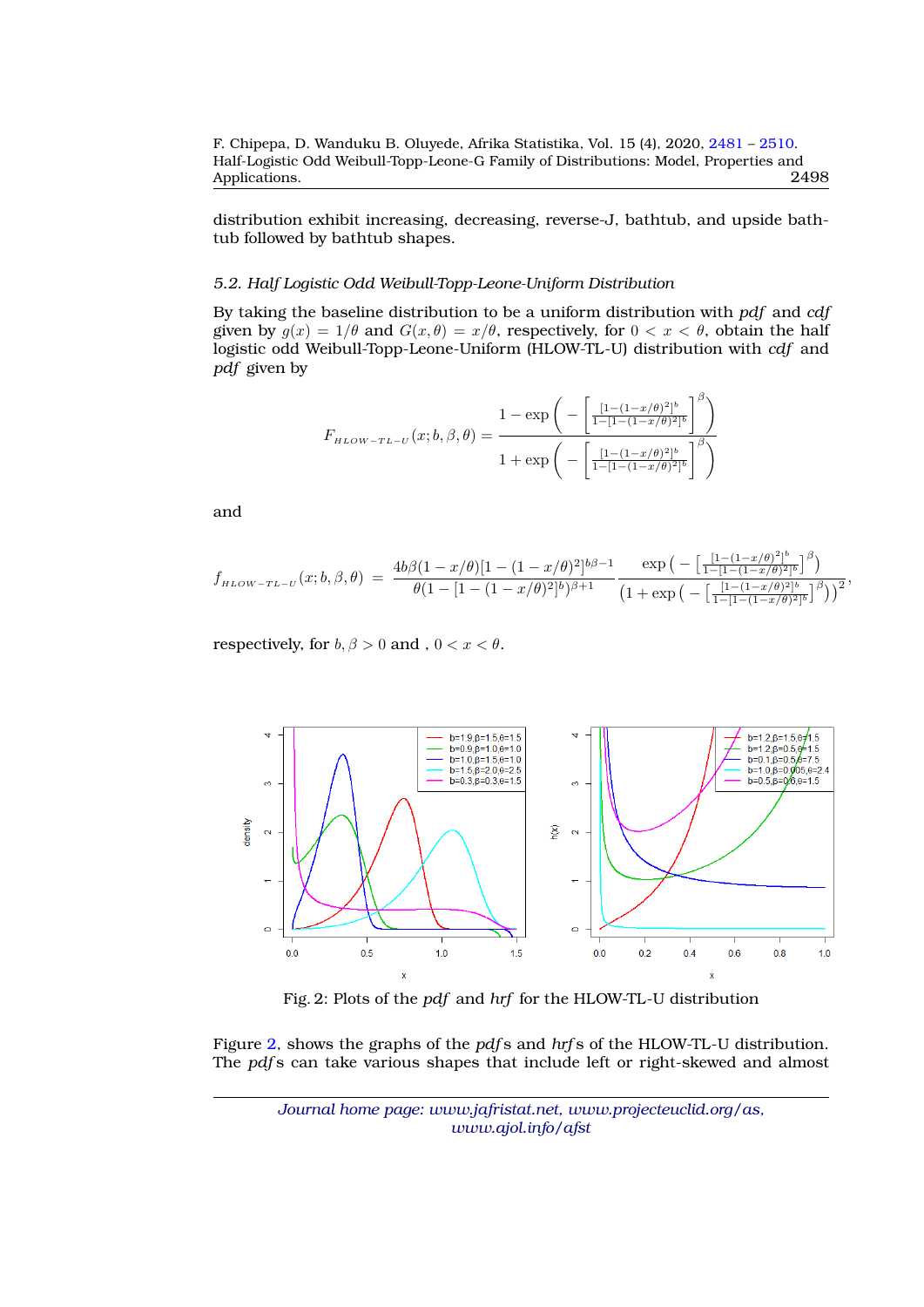symmetric shapes. The *hrf* exhibit increasing, decreasing, reverse-J, and bathtub shapes.

# *5.3. Half Logistic Odd Weibull-Topp-Leone-Power Function Distribution*

By considering the power distribution as the baseline distribution with *pdf* and *cdf* given by  $g(x; \theta, k) = k\theta^k x^{k-1}$  and  $G(x; \theta, k) = (\theta x)^k$ , for  $0 < x < 1/\theta$ ,  $\theta, k > 0$ , respectively, we get the half logistic odd Weibull-Topp-Leone-power function (HLOW-TL-PF) distribution with *cdf* and *pdf* given by

$$
F_{\scriptscriptstyle{HLOW-TL-PF}}(x;b,\beta,\theta,k) = \frac{1-\exp\bigg(-\bigg[\frac{[1-(1-(\theta x)^k)^2]^b}{1-[1-(1-(\theta x)^k)^2]^b}\bigg]^\beta\bigg)}{1+\exp\bigg(-\bigg[\frac{[1-(1-(\theta x)^k)^2]^b}{1-[1-(1-(\theta x)^k)^2]^b}\bigg]^\beta\bigg)}
$$

and

$$
f_{\mu\text{LOW-TL-PF}}(x;b,\beta,\theta,k) = \frac{4b\beta k\theta^k x^{k-1} (1 - (\theta x)^k)[1 - (1 - (\theta x)^k)^2]^{b\beta - 1}}{(1 - [1 - (1 - (\theta x)^k)^2]^{b})^{\beta + 1}}
$$

$$
\times \frac{\exp\left(-\left[\frac{[1 - (1 - (\theta x)^k)^2]^b}{1 - [1 - (1 - (\theta x)^k)^2]^b}\right]^\beta\right)}{(1 + \exp\left(-\left[\frac{[1 - (1 - (\theta x)^k)^2]^b}{1 - [1 - (1 - (\theta x)^k)^2]^b}\right]^\beta\right))^2},
$$

respectively, for  $b, \beta, \theta, k > 0$ .

<span id="page-18-0"></span>

Fig. 3: Plots of the *pdf* and *hrf* for the HLOW-TL-P distribution

*Journal home page: www.jafristat.net, www.projecteuclid.org/as, www.ajol.info/afst*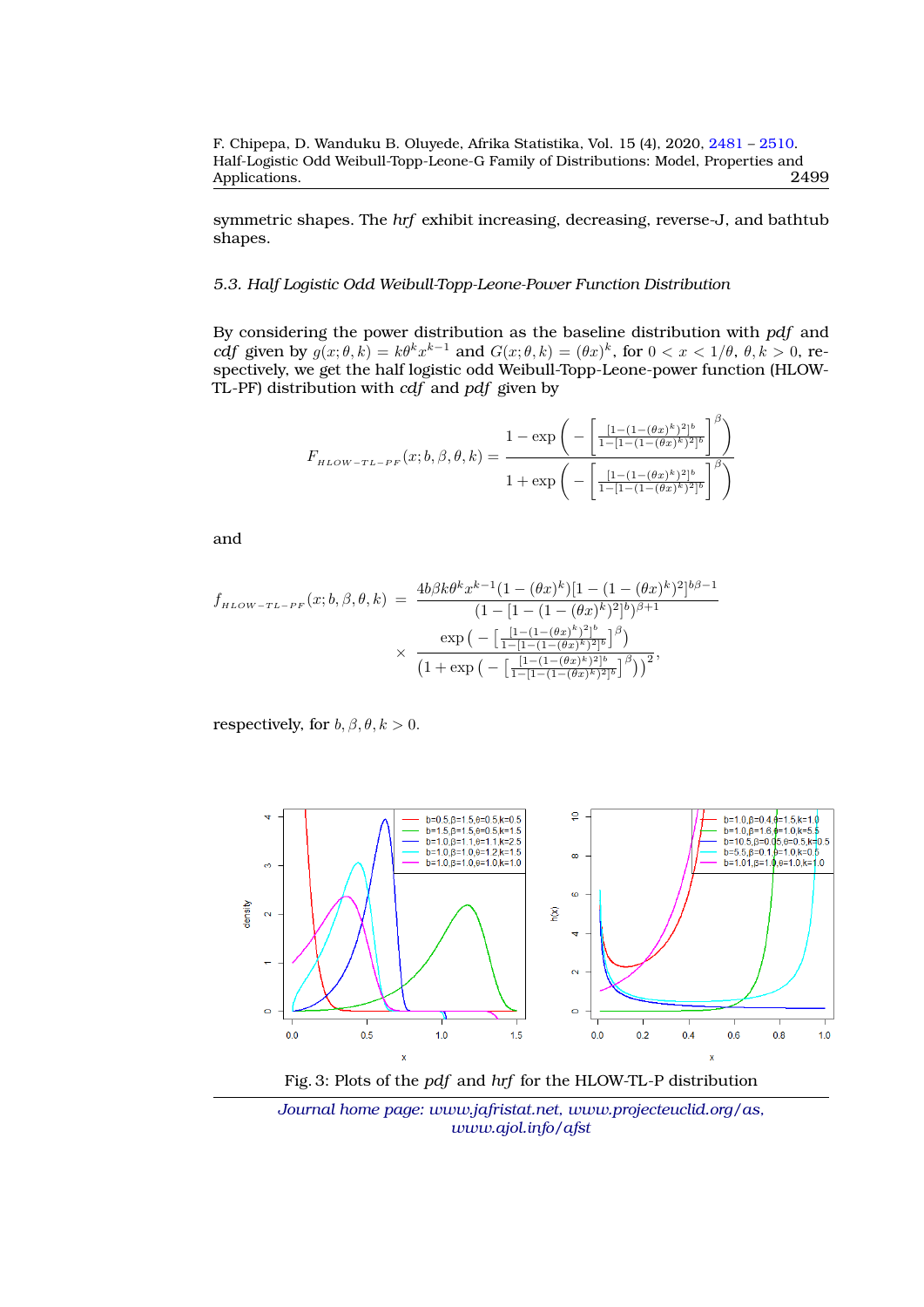Figure [3,](#page-18-0) shows the graphs of the *pdf* s and *hrf* s for the HLOW-TL-PF distribution. The *pdf* of the HLOW-TL-PF distribution takes various shapes that include left or right skewed and reverse-J. The distribution also addresses variation in kurtosis. The *hrf* exhibit increasing,decreasing, J, reverse-J, and bathtub shapes.

#### *5.4. Half Logistic Odd Weibull-Topp-Leone-Kumaraswamy Distribution*

By taking the Kumaraswamy distribution as the baseline distribution with *pdf* and *cdf* given by  $g(x; \alpha, \theta) = \alpha \theta x^{\alpha-1} (1-x^{\alpha})^{\theta-1}$  and  $G(x; \alpha, \theta) = 1 - (1-x^{\alpha})^{\theta}$ , for  $\alpha, \theta > 0$ , respectively, we get the half logistic odd Weibull-Topp-Leone-Kumaraswamy (HLOW-TL-Kw) distribution with *cdf* and *pdf* given by

$$
F_{\scriptscriptstyle{HLOW-TL-Kw}}(x;b,\beta,\alpha,\theta) = \frac{1-\exp\bigg(-\bigg[\frac{[1-(1-x^{\alpha})^{2\theta}]^{b}}{1-[1-(1-x^{\alpha})^{2\theta}]^{b}}\bigg]^{\beta}\bigg)}{1+\exp\bigg(-\bigg[\frac{[1-(1-x^{\alpha})^{2\theta}]^{b}}{1-[1-(1-x^{\alpha})^{2\theta}]^{b}}\bigg]^{\beta}\bigg)}
$$

and

$$
f_{\mu_{LOW-TL-Kw}}(x;b,\beta,\alpha,\theta) = \frac{4b\beta\alpha\theta x^{\alpha-1}(1-x^{\alpha})^{2\theta-1}[1-(1-x^{\alpha})^{2\theta}]^{b\beta-1}}{(1-[1-(1-x^{\alpha})^{2\theta}]^{b})^{\beta+1}} \times \frac{\exp\left(-\left[\frac{[1-(1-x^{\alpha})^{2\theta}]^{b}}{1-[1-(1-(1-x^{\alpha})^{2\theta}]^{b}}\right]^\beta\right)}{(1+\exp\left(-\left[\frac{[1-(1-x^{\alpha})^{2\theta}]^{b}}{1-[1-(1-(1-x^{\alpha})^{2\theta}]^{b}}\right]^\beta\right))^{2}},
$$

<span id="page-19-0"></span>respectively, for  $b, \beta, \alpha, \theta > 0$ .



Fig. 4: Plots of the *pdf* and *hrf* for the HLOW-TL-Kw distribution

*Journal home page: www.jafristat.net, www.projecteuclid.org/as, www.ajol.info/afst*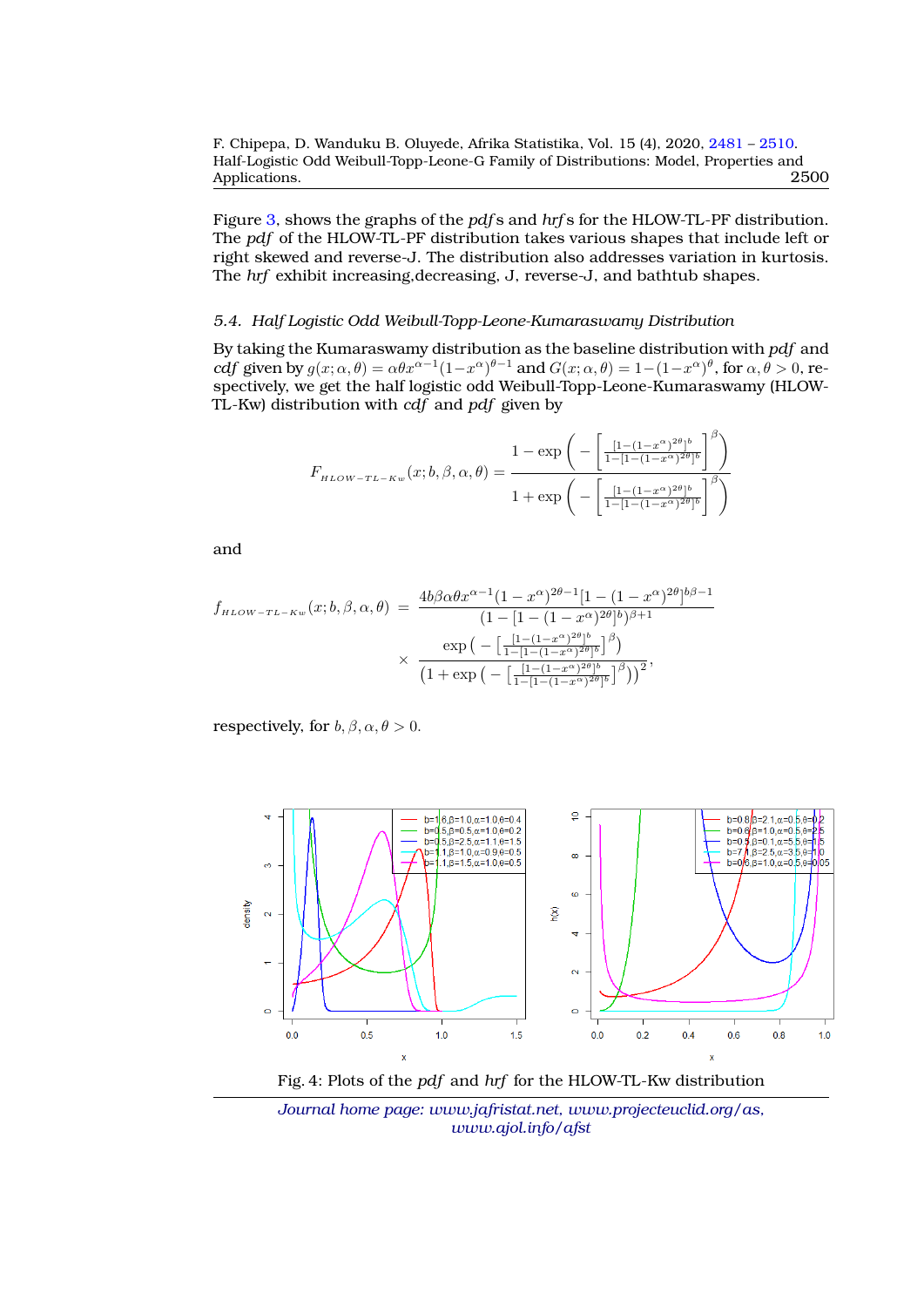Figure [4](#page-19-0) shows the graphs of the *pdf* s and *hrf* s for the HLOW-TL-Kw distribution. The *pdf* of the HLOW-TL-Kw distribution take various shapes that include U, left, or right skewed. The distribution also addresses variation in kurtosis. The *hrf* exhibit increasing, J, and bathtub shapes.

#### *5.5. Half Logistic Odd Weibull-Topp-Leone-Weibull Distribution*

Consider the Weibull distribution as the baseline distribution with *pdf* and *cdf* given by  $g(x; \lambda, \omega) = \lambda \omega x^{\omega - 1} e^{-\lambda x^{\omega}}$  and  $G(x; \lambda, \omega) = 1 - e^{-\lambda x^{\omega}}$ , respectively, for  $\lambda, \omega > 0$ . The *cdf* and *pdf* of the half logistic odd Weibull-Topp-Leone-Weibull (HLOW-TL-W) distribution are given by

$$
F_{\scriptscriptstyle{HLOW-TL-W}}(x;b,\beta,\lambda,\omega) = \frac{1-\exp\bigg(-\bigg[\frac{[1-e^{-2\lambda x^{\omega}}]^b}{1-[1-e^{-2\lambda x^{\omega}}]^b}\bigg]^{\beta}\bigg)}{1+\exp\bigg(-\bigg[\frac{[1-e^{-2\lambda x^{\omega}}]^b}{1-[1-e^{-2\lambda x^{\omega}}]^b}\bigg]^{\beta}\bigg)}
$$

and

$$
f_{\mu_{LOW-TL-W}}(x;b,\beta,\lambda,\omega) = \frac{4b\beta\lambda\omega x^{\omega-1}e^{-3\lambda x^{\omega}}[1 - e^{-2\lambda x^{\omega}}]^{b\beta-1}}{(1 - [1 - e^{-2\lambda x^{\omega}}]^{b})^{\beta+1}} \times \frac{\exp\left(-\left[\frac{[1 - e^{-2\lambda x^{\omega}}]^{b}}{1 - [1 - e^{-2\lambda x^{\omega}}]^{b}}\right]^{\beta}\right)}{(1 + \exp\left(-\left[\frac{[1 - e^{-2\lambda x^{\omega}}]^{b}}{1 - [1 - e^{-2\lambda x^{\omega}}]^{b}}\right]^{\beta}\right))^{2}},
$$

respectively, for  $b, \beta, \lambda, \omega > 0$ .

<span id="page-20-0"></span>

Fig. 5: Plots of the *pdf* and *hrf* for the HLOW-TL-W distribution

*Journal home page: www.jafristat.net, www.projecteuclid.org/as, www.ajol.info/afst*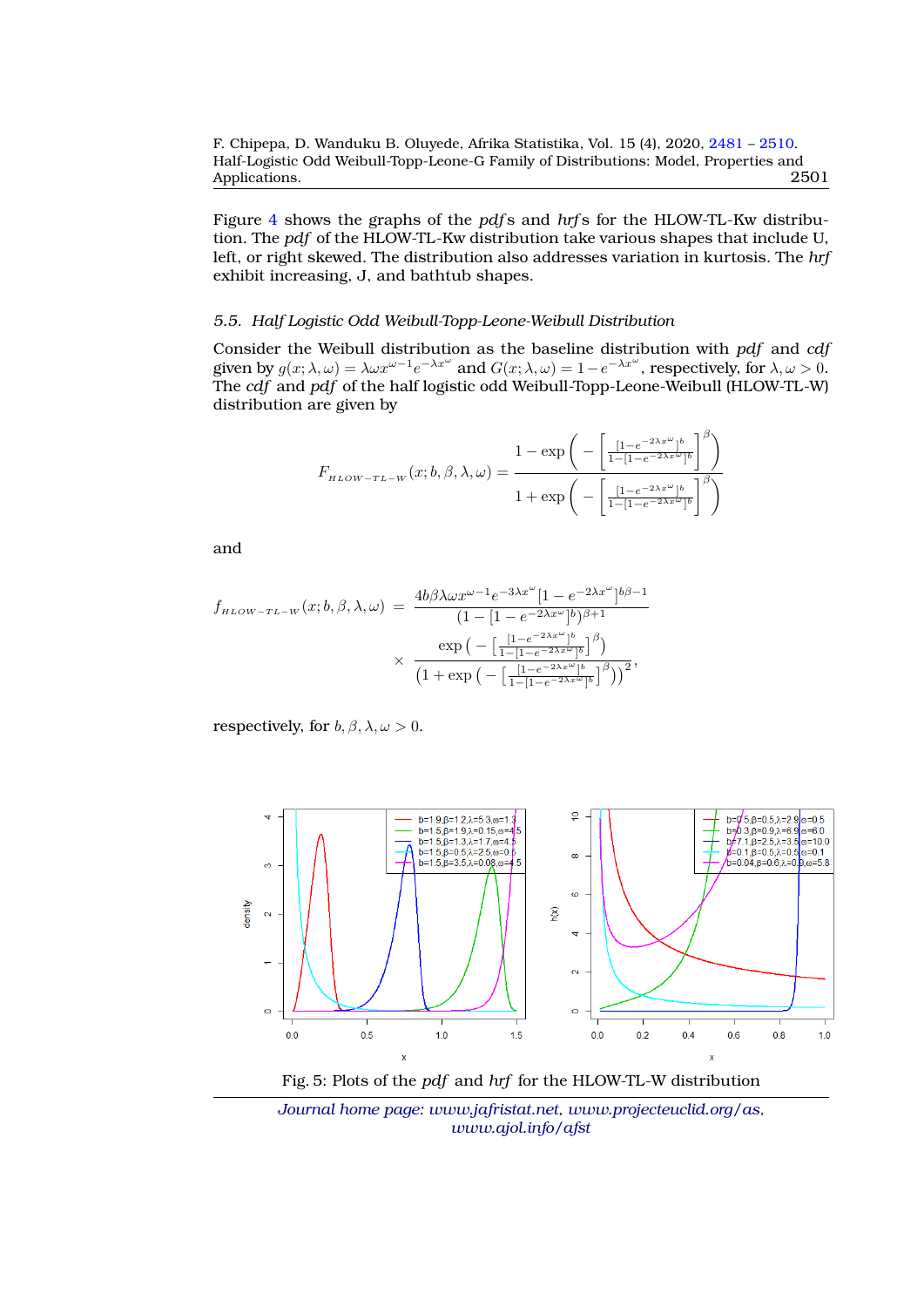Figure [5](#page-20-0) shows the graphs of the *pdf* s and *hrf* s of the HLOW-TL-W distribution. The *pdf* can take various shapes that include J, reverse-J, left, or right-skewed. Furthermore, the *hrf* for the HLOW-TL-W distribution exhibit increasing, decreasing, reverse-J, J, and bathtub shapes.

# **6. Simulation Study**

We conducted a simulation study from the HLOW-TL-LLoG distribution to evaluate the performance of the maximum likelihood estimates. We consider sample sizes  $n=$ 50, 100, 200, 400, 800 and 1000. We simulated N=1000 times for each sample. We estimate the mean, root mean square error (RMSE), and average bias. We consider simulations for the following sets of initial parameters values ( $\overline{l}$  :  $b = 1.0, \beta = 1.0, c =$ 1.0),  $(II : b = 1.5, \beta = 1.0, c = 1.0)$ ,  $(III : b = 1.0, \beta = 1.0, c = 1.5)$  and  $(IV : b = 1.0, \beta = 1.0)$ 1.5,  $c = 1.0$ . If the model performs better, we except the mean to approximate the true parameter values, the RMSE, and bias to decay toward zero for an increase in sample size. From the results in Table [3,](#page-22-0) the mean values approximate the true parameter values, RMSE and bias decay towards zero for all the parameter values.

# **7. Applications**

We expose the HLOW-TL-LLoG distribution to two data sets of varying skewness to demonstrate the flexibility of the new model compared to well known equiparameter non-nested models. We also compared the HLOW-TL-LLoG model to its nested models so as to show the flexibility enjoyed by adding the additional parameters to the baseline distribution. Maximum likelihood estimation technique through the use of R software is used to estimate the model parameters. The model parameters estimates are reliable and dependable as supported by the behavior of simulation results. We present model parameters estimates (standard errors in parenthesis) in Tables **[??](#page-24-0)** and [5.](#page-26-0)

Model performance was assessed by utilizing the following goodness-of-fit statistics; -2loglikelihood (-2 log L), Akaike Information Criterion (AIC), Consistent Akaike Information Criterion (AICC), Bayesian Information Criterion (BIC), Cramer von Mises  $(W^*)$  and Andersen-Darling  $(A^*)$  (see [Chen and Balakrishnan\(1995\)](#page-28-11) for details), Kolmogorov-Smirnov (K-S) statistic (and its p-value). The best model has smaller values of these statistics and a bigger p-value for the K-S statistic.

Furthermore, to demonstrate how the HLOW-TL-LLoG model fit the given data sets, we provide fitted densities and histogram of the data, probability plots (as described by [Chambers](#page-28-12) *et al.*(1983)). The plots are shown in Figures [6](#page-25-0) and [7.](#page-26-1)

The HLOW-TL-LLoG model was compared to the following non-nested models: the Topp-Leone-Marshall-Olkin-log-logistic (TL-MO-LLo) by [Chipepa](#page-28-5) *et al.*(2020), exponentiated Weibull by Pal *et al.*[\(2006\),](#page-28-13) Marshall-Olkin extended inverse Weibull (MOIW) by [Pakungwati](#page-28-14) *et al.*(2018), Marshall-Olkin extended Weibull (MOEW) by [Barreto-Souza and Bakouch\(2013\),](#page-28-15) Topp-Leone generalized exponential (TL-GE) by [Sangsanit and Bodhisuwan\(2016\),](#page-29-2) Topp-Leone-Weibull (TL-W) by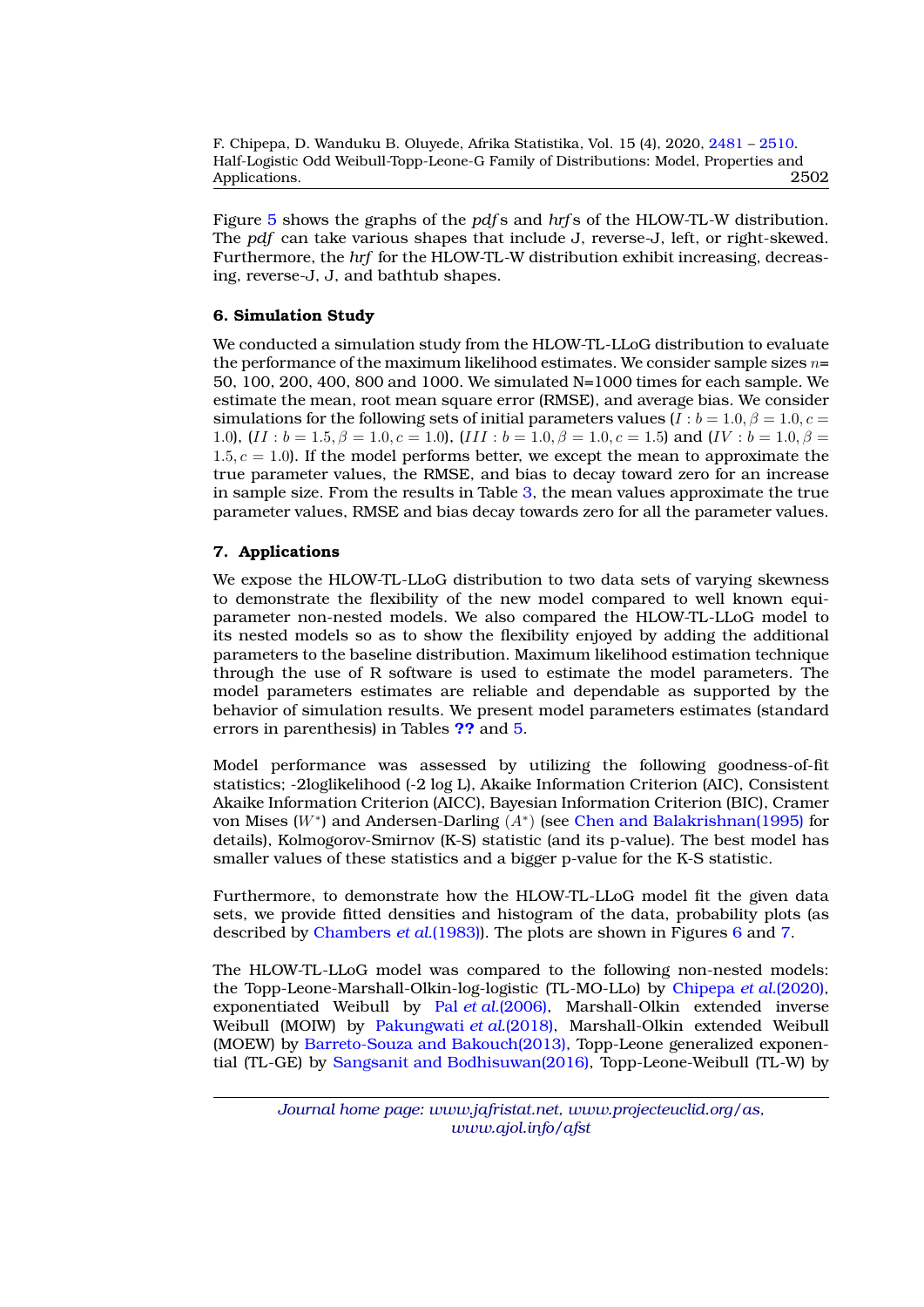F. Chipepa, D. Wanduku B. Oluyede, Afrika Statistika, Vol. 15 (4), 2020, [2481](#page-0-0) – [2510.](#page-27-0) Half-Logistic Odd Weibull-Topp-Leone-G Family of Distributions: Model, Properties and Applications.

<span id="page-22-0"></span>

| $\overline{I}$ : |                 |                      | $b = 1.0, \beta = 1.0, c = 1.0$ |                      | $\overline{\mathbf{II}}$ : | $b = 1.5, \beta = 1.0, c = 1.0$ |                      |
|------------------|-----------------|----------------------|---------------------------------|----------------------|----------------------------|---------------------------------|----------------------|
|                  | $\mathbf n$     | Mean                 | <b>RMSE</b>                     | <b>Bias</b>          | Mean                       | <b>RMSE</b>                     | <b>Bias</b>          |
|                  | $\overline{25}$ | 1.198742             | 0.670467                        | 0.198742             | 1.475756                   | 0.551835                        | $-0.024245$          |
|                  | 50              | 1.194917             | 0.583723                        | 0.194917             | 1.546171                   | 0.482082                        | 0.046171             |
|                  | 100             | 1.154124             | 0.490620                        | 0.154124             | 1.569252                   | 0.440803                        | 0.069252             |
| b                | 200             | 1.091532             | 0.381202                        | 0.091532             | 1.562534                   | 0.393072                        | 0.062534             |
|                  | 400             | 1.056788             | 0.254272                        | 0.056788             | 1.580414                   | 0.346499                        | 0.080414             |
|                  | 800             | 1.019481             | 0.155520                        | 0.019481             | 1.552770                   | 0.285582                        | 0.052770             |
|                  | 1000            | 1.016985             | 0.130398                        | 0.016985             | 1.555542                   | 0.263057                        | 0.055542             |
|                  | 25              | 2.496573             | 3.154074                        | 1.496573             | 2.092720                   | 3.119717                        | 1.092720             |
|                  | 50              | 2.152205             | 2.648576                        | 1.152205             | 2.147152                   | 3.113453                        | 1.147152             |
|                  | 100             | 1.819582             | 2.197011                        | 0.819582             | 2.105784                   | 2.872665                        | 1.105784             |
| β                | 200             | 1.443098             | 1.599337                        | 0.443098             | 1.921575                   | 2.664450                        | 0.921575             |
|                  | 400             | 1.166439             | 0.743856                        | 0.166439             | 1.786585                   | 2.231715                        | 0.786585             |
|                  | 800             | 1.042295             | 0.209920                        | 0.042295             | 1.506721                   | 1.721239                        | 0.506721             |
|                  | 1000            | 1.032600             | 0.162442                        | 0.032600             | 1.420757                   | 1.436552                        | 0.420757             |
|                  | $\overline{25}$ | 1.249829             | 1.212281                        | 0.249829             | 1.672248                   | 1.798843                        | 0.672248             |
|                  | 50              | 1.033781             | 0.768525                        | 0.033781             | 1.253909                   | 1.112435                        | 0.253909             |
|                  | 100             | 0.980622             | 0.552889                        | $-0.019378$          | 1.102464                   | 0.796578                        | 0.102464             |
| $\mathbf{c}$     | 200             | 0.996824             | 0.428958                        | $-0.003176$          | 1.052738                   | 0.641138                        | 0.052738             |
|                  | 400             | 0.979565             | 0.290557                        | $-0.020435$          | 0.971645                   | 0.495546                        | $-0.028356$          |
|                  | 800             | 0.997751             | 0.204238                        | $-0.002249$          | 0.977734                   | 0.400124                        | $-0.022266$          |
|                  | 1000            | 0.994521             | 0.174264                        | $-0.005479$          | 0.962519                   | 0.362166                        | $-0.037481$          |
|                  |                 | III:                 | $b = 1.0, \beta = 1.0, c = 1.5$ |                      | $\overline{\text{IV}}$ :   | $b = 1.0, \beta = 1.5, c = 1.0$ |                      |
|                  | $\overline{25}$ | 1.195559             | 0.675460                        | 0.195559             | 1.248401                   | 0.761135                        | 0.248401             |
|                  | 50<br>100       | 1.201429             | 0.591105<br>0.492230            | 0.201429<br>0.149928 | 1.245833                   | 0.678238                        | 0.245833             |
|                  | 200             | 1.149928             |                                 |                      | 1.191079                   | 0.586957                        | 0.191079             |
| b                | 400             | 1.095099             | 0.389228                        | 0.095099             | 1.141021                   | 0.494869                        | 0.141021             |
|                  | 800             | 1.055518<br>1.017853 | 0.255139<br>0.154659            | 0.055518<br>0.017853 | 1.103634                   | 0.375530<br>0.254100            | 0.103633<br>0.046501 |
|                  | 1000            | 1.015717             | 0.129858                        | 0.015717             | 1.046501<br>1.040563       | 0.218538                        | 0.040563             |
|                  | $\overline{25}$ | 2.565671             | 3.337909                        | 1.565671             | 4.279704                   | 4.956300                        | 2.779704             |
|                  | 50              | 2.230741             | 2.841546                        | 1.230741             | 3.698364                   | 4.204864                        | 2.198364             |
|                  | 100             | 1.854389             | 2.358496                        | 0.854389             | 3.124294                   | 3.581765                        | 1.624294             |
| β                | 200             | 1.485031             | 1.748237                        | 0.485031             | 2.572827                   | 2.760514                        | 1.072827             |
|                  | 400             | 1.170215             | 0.790909                        | 0.170215             | 2.080880                   | 1.831913                        | 0.580880             |
|                  | 800             | 1.040441             | 0.209006                        | 0.040441             | 1.701678                   | 0.829364                        | 0.201678             |
|                  | 1000            | 1.031279             | 0.161598                        | 0.031279             | 1.666435                   | 0.810587                        | 0.166435             |
|                  | $\overline{25}$ | 1.886307             | 1.836478                        | 0.386307             | 1.398391                   | 1.896065                        | 0.398390             |
|                  | 50              | 1.537226             | 1.139421                        | 0.037226             | 1.073266                   | 1.090323                        | 0.073266             |
|                  | 100             | 1.479773             | 0.832512                        | $-0.020227$          | 1.003176                   | 0.695425                        | 0.003176             |
| $\mathbf{c}$     | 200             | 1.492349             | 0.648865                        | $-0.007651$          | 0.989917                   | 0.544675                        | $-0.010083$          |
|                  | 400             | 1.472670             | 0.438289                        | $-0.027330$          | 0.960574                   | 0.391540                        | $-0.039426$          |
|                  | 800             | 1.499363             | 0.305149                        | $-0.000637$          | 0.987321                   | 0.286160                        | $-0.012679$          |
|                  | 1000            | 1.493585             | 0.260748                        | $-0.006415$          | 0.982431                   | 0.247544                        | $-0.017569$          |
|                  |                 |                      |                                 |                      |                            |                                 |                      |

Table 3: Monte Carlo Simulation Results for HLOW-TL-LLoG Distribution: Mean, RMSE and Average Bias

Rezaei *et al.*[\(2016\),](#page-29-3) Weibull-Lomax (WLx) by Jamal *et al.*[\(2019\),](#page-28-16) Marshall-Olkin log-logistc (MO-LLoG) distribution by [Wenhao\(2013\)](#page-29-4) and alpha power Weibull (APW) by Nassar [Nassar](#page-28-17) *et al.*(2018) distributions. The *pdf* s of the non-nested distributions are:

$$
f_{TL-MO-LLo}(x;b,\delta,c) = \frac{2b\delta^2cx^{c-1}(1+x^c)^{-3}}{[1-\overline{\delta}(1+x^c)^{-1}]^3} \left[1 - \frac{\delta^2[1+x^c]^{-2}}{[1-\overline{\delta}(1+x^c)^{-1}]^2}\right]^{b-1},
$$

for  $b, \delta, c > 0$ ,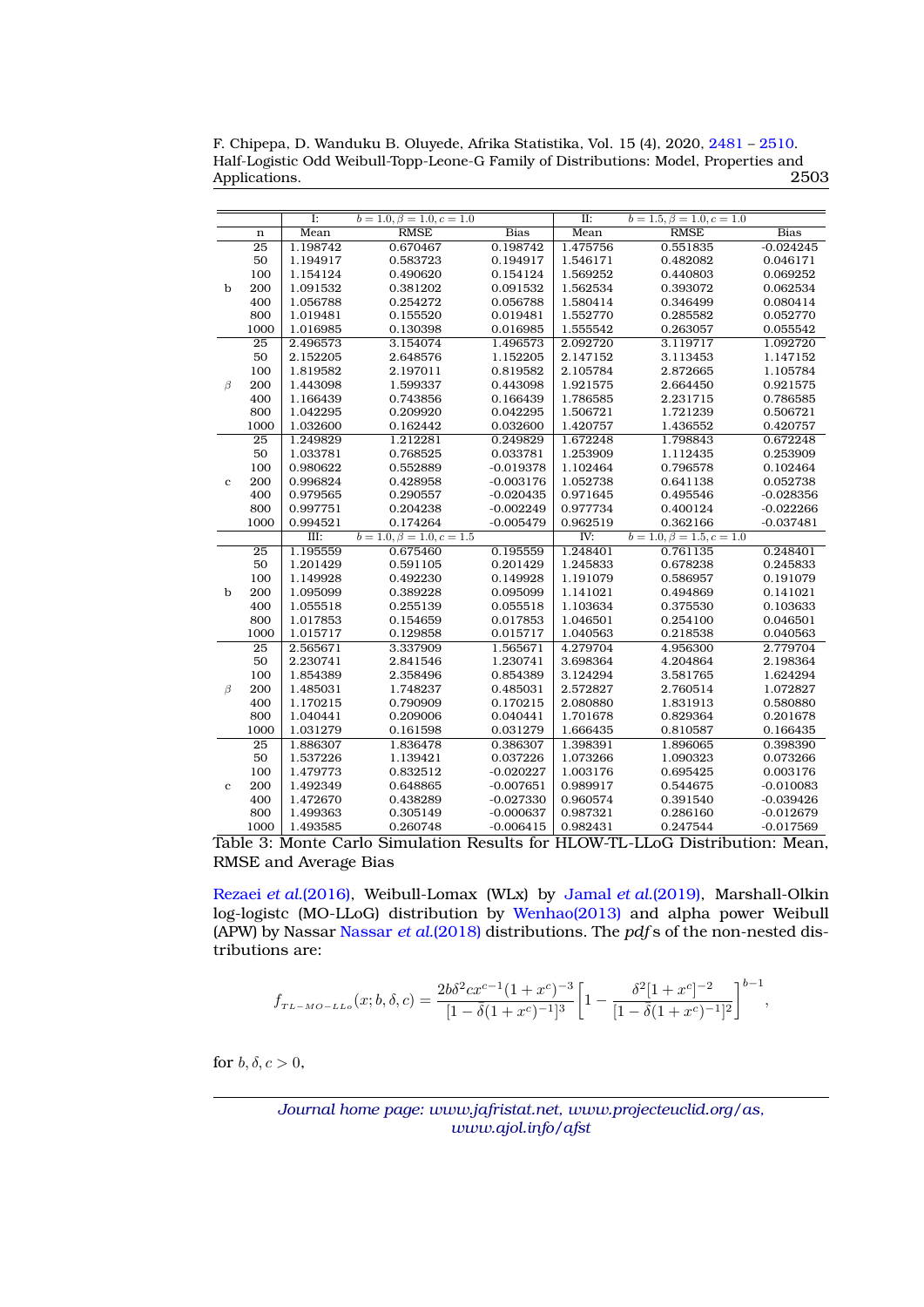$$
f_{\scriptscriptstyle EW}(x;\alpha,\beta,\delta)=\alpha\beta\delta x^{\beta-1}e^{-\alpha x^\beta}(1-e^{-\alpha x^\beta})^\delta,
$$

for  $\alpha, \beta, \delta > 0$ ,

$$
f_{_{MOEW}}(x;\alpha,\gamma,\lambda)=\frac{\alpha\gamma\lambda^\gamma x^{\gamma-1}e^{-\lambda x^\gamma}}{(1-\overline{\alpha}e^{-\lambda x^\omega})^2},
$$

for  $\alpha, \gamma, \lambda > 0$ ,

$$
f_{TL-GE}(x;\alpha,\beta,\lambda) = 2\alpha\beta\lambda e^{-\lambda x}(1-(1-e^{-\lambda x})^{\beta}(1-e^{-\lambda x})^{\beta\alpha-1}(2-(1-e^{-\lambda x})^{\beta}))^{\alpha-1},
$$

for  $\alpha, \beta, \lambda > 0$ ,

$$
f_{TL-W}(x;a,b,\alpha) = 2\alpha b a x^{b-1} e^{-2(ax)^b} [1 - e^{-2(ax)^b}]^{\alpha-1},
$$

$$
f_{WLx}(x;a,b,\alpha) = \alpha ab(1+bx)^{a\alpha-1}(1-(1+bx)^{-a})^{\alpha-1}\exp\left(-\left(\frac{1-(1+bx)^{-a}}{(1+bx)^{-a}}\right)\right),
$$

for  $a, b, \alpha > 0$ ,

$$
f_{M O I W}(x; \alpha, \theta, \lambda) = \frac{\alpha \lambda \theta^{-\lambda} x^{-\lambda - 1} e^{-(\theta x)^{-\lambda}}}{[\alpha - (\alpha - 1)e^{-(\theta x)^{-\lambda}}]^2},
$$

for  $\alpha, \theta, \lambda > 0$ ,

$$
f_{\scriptscriptstyle MO-LLoG}(x;\alpha,\beta,\gamma) = \frac{\alpha^{\beta}\beta\gamma x^{\beta-1}}{(x^{\beta} + \alpha^{\beta}\gamma)^2},
$$

for  $\alpha, \beta, \gamma > 0$ ,

$$
f_{TL-W}(x;a,b,\alpha) = 2\alpha b a x^{b-1} e^{-2(ax)^b} [1 - e^{-2(ax)^b}]^{\alpha-1},
$$

for  $a, b, \alpha > 0$  and

$$
f_{APW}(x; \alpha, \beta, \theta) = \frac{\log(\alpha)}{(\alpha - 1)} \beta \theta x^{\beta - 1} e^{-\theta x^{\beta}} \alpha^{1 - e^{-\theta x^{\beta}}},
$$

for  $\alpha, \beta, \theta > 0$ .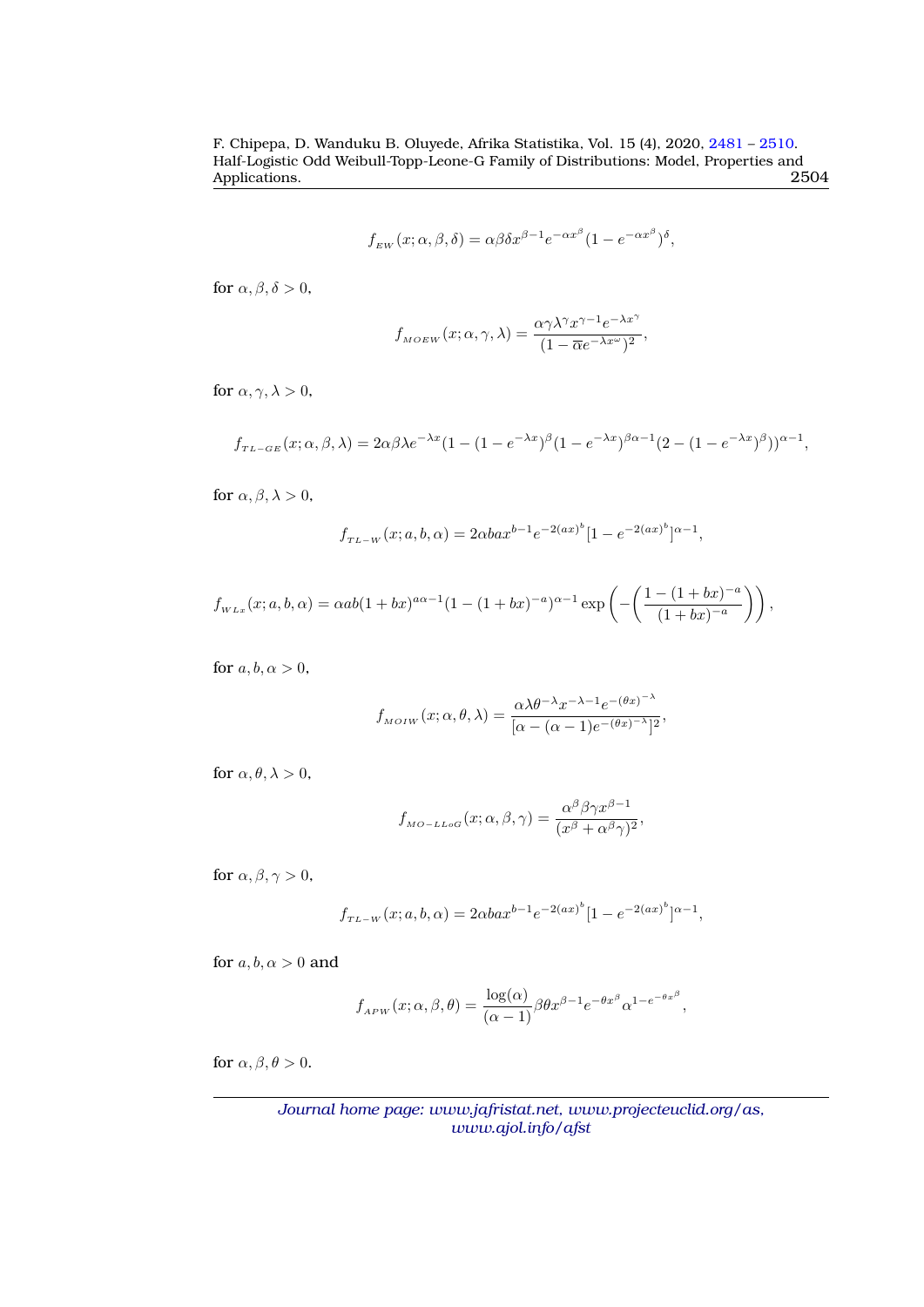# *7.1. 20 mm Fibers Data*

The first real data set was originally reported by [Badar and Priest\(1982\),](#page-27-4) which represents the strength measured in GPa for single carbon fibers and impregnated at gauge lengths of 1, 10, 20, and 50 mm. Impregnated tows of 100 fibers were tested at gauge lengths of 20, 50, 150, and 300 mm. Here, we consider the data set of single fibers of 20 mm in gauge with a sample of size 63. The observations are:

1.901, 2.132, 2.203, 2.228, 2.257, 2.350, 2.361, 2.396, 2.397, 2.445, 2.454, 2.474, 2.518, 2.522, 2.525, 2.532, 2.575, 2.614, 2.616, 2.618, 2.624, 2.659, 2.675, 2.738, 2.740, 2.856, 2.917, 2.928, 2.937, 2.937, 2.977, 2.996, 3.030, 3.125, 3.139, 3.145, 3.220, 3.223, 3.235, 3.243, 3.264, 3.272, 3.294, 3.332, 3.346, 3.377, 3.408, 3.435, 3.493, 3.501, 3.537, 3.554, 3.562, 3.628, 3.852, 3.871, 3.886, 3.971, 4.024, 4.027, 4.225, 4.395, 5.020.

<span id="page-24-0"></span>

|                           |                           | Estimates                 |                           |            |       |       | <b>Statistics</b> |                     |               |        |                                                           |
|---------------------------|---------------------------|---------------------------|---------------------------|------------|-------|-------|-------------------|---------------------|---------------|--------|-----------------------------------------------------------|
| Model                     |                           | ß                         | $\mathfrak{c}$            | $-2\log L$ | AIC   | AICC  | BIC               | $W^*$               | $A^*$         | $K-S$  | p-value                                                   |
| HLOW-TL-G                 | $1.0354 \times 10^3$      | 0.4888                    | 3.3650                    | 112.0      | 118.0 | 118.4 | 124.4             | 0.0356              | 0.2359        | 0.0620 | 0.9687                                                    |
|                           | $(4.0919 \times 10^{-5})$ | (0.0446)                  | (0.0789)                  |            |       |       |                   |                     |               |        |                                                           |
| HLOW-TL-G $(1, \beta, c)$ | 1                         | 0.0535                    | 7.4874                    | 298.3      | 302.3 | 302.5 | 306.6             | 0.0596              | 0.3673        | 0.7088 | $< 2.2 \times 10^{-16}$                                   |
|                           | $\sim$                    | (0.0372)                  | (5.1761)                  |            |       |       |                   |                     |               |        |                                                           |
| HLOW-TL- $G(b, 1, c)$     | 58.1839                   | 1                         | 1.8990                    | 117.5      | 121.5 | 121.7 | 125.8             | 0.0847              | 0.5826        | 0.1021 | 0.5271                                                    |
|                           | (18.2743)                 | $\bar{\phantom{a}}$       | (0.1362)                  |            |       |       |                   |                     |               |        |                                                           |
| HLOW-TL- $G(b, 2, c)$     | 11.5483                   | $\overline{2}$            | 1.0346                    | 122.7      | 126.7 | 126.9 | 131.0             | 0.1276 0.8778       |               | 0.0886 | 0.7054                                                    |
|                           | (1.9126)                  | (0.0787)                  | ÷                         |            |       |       |                   |                     |               |        |                                                           |
| $HLOW-TL-G(b, 1, 1)$      | 9.1144                    | $\mathbf{1}$              | $\mathbf{1}$              | 166.5      | 168.5 | 168.6 | 170.7             | 0.0683              | 0.4540        | 0.2807 | $9.7330 \times 10^{-5}$                                   |
|                           | (0.7827)                  |                           |                           |            |       |       |                   |                     |               |        |                                                           |
| HLOW-TL-G $(1, \beta, 1)$ | $\mathbf{1}$              | 0.3306                    | $\mathbf{1}$              | 350.2      | 352.2 | 352.3 | 354.4             | 0.0599              | 0.3722        | 0.7566 | $< 2.2 \times 10^{-16}$                                   |
|                           |                           | (0.0224)                  |                           |            |       |       |                   |                     |               |        |                                                           |
| $HLOW-TL-G(1, 1, c)$      | $\mathbf{1}$              | $\mathbf{1}$              | 0.2199                    | 550.8      | 552.8 | 552.9 | 554.9             |                     |               |        | 0.0573 0.3370 0.9483 $\lt$ 2.2 $\times$ 10 <sup>-16</sup> |
|                           |                           | ÷.                        | (0.0220)                  |            |       |       |                   |                     |               |        |                                                           |
|                           | $\overline{h}$            | $\overline{\delta}$       | $\mathbf{c}$              |            |       |       |                   |                     |               |        |                                                           |
| TL-MO-LLo                 | 3.8957                    | 102.0401                  | 4.6049                    | 113.7      | 119.7 | 120.1 | 126.2             | 0.0777              | 0.4087        | 0.0873 | 0.7226                                                    |
|                           | (4.1429)                  | (223.4681)                | (1.2483)                  |            |       |       |                   |                     |               |        |                                                           |
|                           | $\alpha$                  | $\beta$                   | δ                         |            |       |       |                   |                     |               |        |                                                           |
| $\mathbf{EW}$             | 2.2849                    | 0.9279                    | 353.02                    | 113.6      | 119.6 | 120.0 | 126.0             | 0.0731              | 0.3790        | 0.0931 | 0.6452                                                    |
|                           | (0.1999)                  | (0.0839)                  | $(4.5861 \times 10^{-4})$ |            |       |       |                   |                     |               |        |                                                           |
|                           | $\boldsymbol{a}$          | $\overline{b}$            | $\alpha$                  |            |       |       |                   |                     |               |        |                                                           |
| TLW                       | 0.5401                    | 1.4541                    | 37.1349                   | 112.6      | 118.6 | 119.0 | 125.1             | 0.0519              | 0.2976        | 0.7989 | $< 2.2 \times 10^{-16}$                                   |
|                           | (0.3363)                  | (0.7596)                  | (79.2830)                 |            |       |       |                   |                     |               |        |                                                           |
| WLx                       | 0.2653                    | 3.8260                    | 10.3247                   | 121.9      | 127.9 | 128.3 |                   | 134.4 0.1124 0.7839 |               | 0.0801 | 0.8138                                                    |
|                           | (0.2261)                  | (9.1950)                  | (7.0369)                  |            |       |       |                   |                     |               |        |                                                           |
|                           | $\alpha$                  | B                         | $\lambda$                 |            |       |       |                   |                     |               |        |                                                           |
| <b>TLGE</b>               | 3.5721                    | 17.5657                   | 1.1719                    | 112.8      | 118.8 | 119.2 | 125.2             | 0.0641              | 0.3399        | 0.0819 | 0.7917                                                    |
|                           | (18.7661)                 | (84.6400)                 | (0.5386)                  |            |       |       |                   |                     |               |        |                                                           |
|                           | $\alpha$                  | $\lambda$                 | $\theta$                  |            |       |       |                   |                     |               |        |                                                           |
| <b>MOIW</b>               | 10.3319                   | 7.9024                    | 0.4538                    | 113.7      | 119.7 | 120.2 | 126.2             | 0.0736              | 0.3935        | 0.0826 | 0.7829                                                    |
|                           | (12.4659)                 | (1.1449)                  | (0.0485)                  |            |       |       |                   |                     |               |        |                                                           |
|                           | $\alpha$                  | $\gamma$                  | $\overline{\lambda}$      |            |       |       |                   |                     |               |        |                                                           |
| <b>MOEW</b>               | 0.0266                    | 8.3560                    | 0.2158                    | 115.0      | 121.0 | 121.4 | 127.4             |                     | 0.0770 0.4520 | 0.0883 | 0.7093                                                    |
|                           | (0.0415)                  | (1.0019)                  | (0.0328)                  |            |       |       |                   |                     |               |        |                                                           |
|                           | $\alpha$                  | $\gamma$                  | $\lambda$                 |            |       |       |                   |                     |               |        |                                                           |
| MO-LLoG                   | 2.4200                    | 8.6457                    | 6.2842                    | 115.7      | 121.7 | 122.1 | 128.1             | 0.0889              | 0.5018        | 0.0907 | 0.6777                                                    |
|                           | (0.0815)                  | (0.8902)                  | (0.0036)                  |            |       |       |                   |                     |               |        |                                                           |
|                           | $\alpha$                  | B                         | $\theta$                  |            |       |       |                   |                     |               |        |                                                           |
| <b>APW</b>                | 0.0153                    | 6.1786                    | $1.8016 \times 10^{-4}$   | 118.3      | 124.3 | 124.7 | 130.8             | 0.0915              | 0.6216        | 0.0896 | 0.6928                                                    |
|                           | (0.0314)                  | $(5.3276 \times 10^{-5})$ | $(9.2507 \times 10^{-5})$ |            |       |       |                   |                     |               |        |                                                           |

Table 4: Parameter estimates and goodness of fit statistics for various models fitted for 20 mm fibers data set

The estimated variance-covariance matrix is given by

```
\lceil\overline{\phantom{a}}1.6743 \times 10^{-9} 9.2982 \times 10^{-7} -3.2184 \times 10^{-6}9.2982 \times 10^{-7} 1.9895 × 10<sup>-3</sup> -1.5271 × 10<sup>-3</sup>
-3.2184 \times 10^{-6} -1.5271 \times 10^{-3} 6.2324 × 10<sup>-3</sup>
                                                                                  1
                                                                                  \overline{1}
```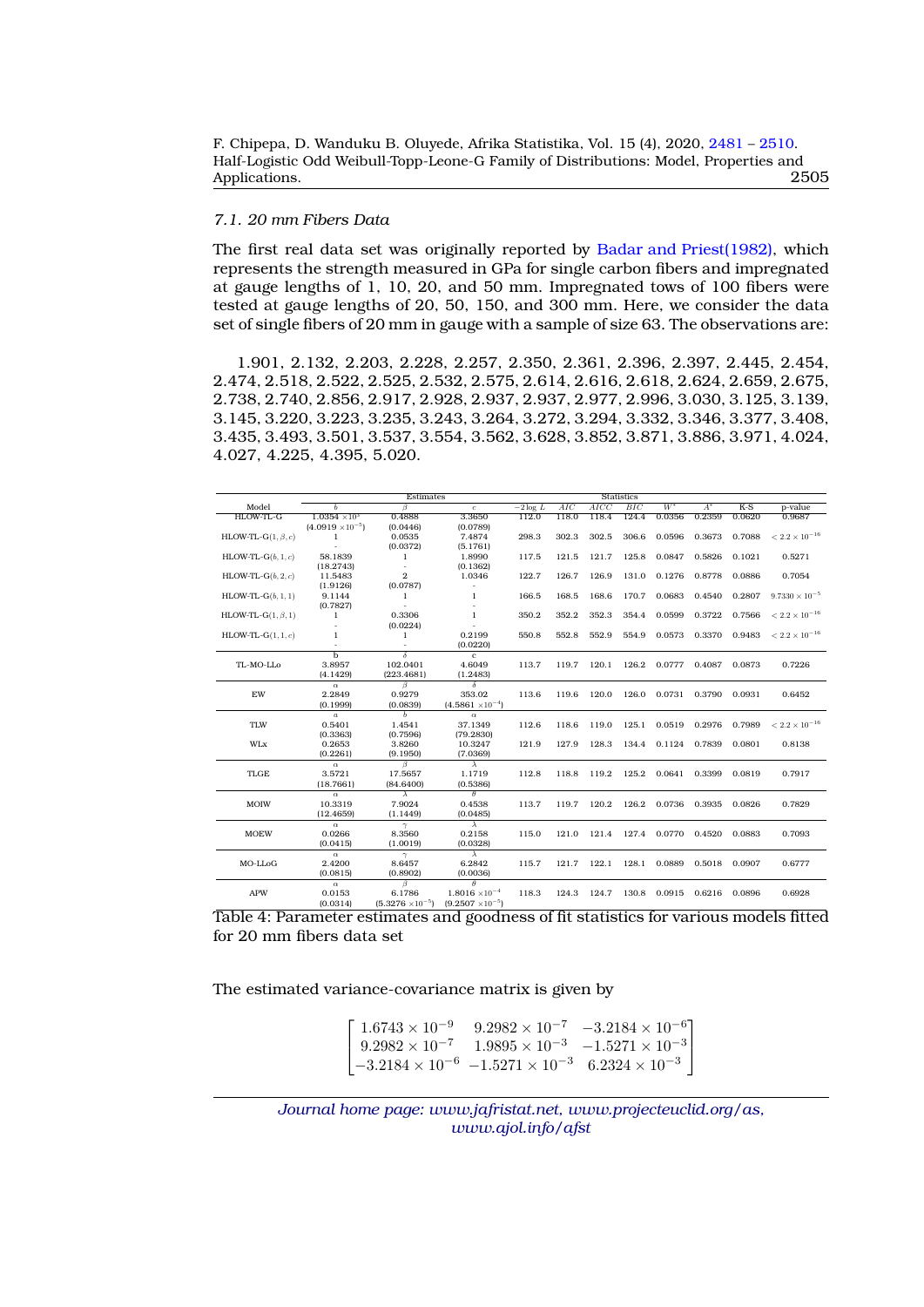<span id="page-25-0"></span>

Fig. 6: Fitted *pdf* s and probability plots for 20 mm fibers data set

and the 95% confidence intervals for the model parameters are given by  $b \in [1.0354 \times 10^3 \pm 8.0202 \times 10^{-5}], \, \beta \in [0.48880 \pm 0.0874] \text{ and } c \in [3.3650 \pm 0.1547].$ 

The HLOW-TL-LLoG model has the smallest values of the goodness-of-fit statistics and a bigger p-value for the K-S statistic. We, therefore, conclude that the HOW-TL-LLoG model performs better than the selected equal-parameter non-nested models on 20 mm fibers data set. We also conduct a likelihood ratio test in Section 7.3 to test if the full model performs better than the nested models. From the fitted densities, we can see the flexibility shown by the HLOW-TL-G distribution in addressing skewness in the data set.

#### *7.2. Failure Times Data*

The second data set represent failure times (per 1000h) of 50 components. The data is from [Murthy](#page-28-18) *et al.*(2004) and was also analyzed by [Oluyede](#page-28-19) *et al.*(2018). The data are 0.036, 0.148, 0.590, 3.076, 6.816, 0.058, 0.183, 0.618, 3.147, 7.896, 0.061, 0.192, 0.645, 3.625, 7.904, 0.074, 0.254, 0.961, 3.704, 8.022, 0.078, 0.262, 1.228, 3.931, 9.337, 0.086, 0.379, 1.600, 4.073, 10.940, 0.102, 0.381, 2.006, 4.393, 11.020, 0.103, 0.538, 2.054, 4.534, 13.880, 0.114, 0.570, 2.804, 4.893, 14.73, 0.116, 0.574, 3.058, 6.274, 15.08.

The estimated variance-covariance matrix is given by

| 0.3918 |                            | $0.0114 - 0.0908$ |
|--------|----------------------------|-------------------|
| 0.0114 |                            | $0.0180 -0.1123$  |
|        | $-0.0908$ $-0.1123$ 0.7159 |                   |

and the 95% confidence intervals for the model parameters are given by  $b \in [3.0026 \pm 1.2269], \beta \in [0.1995 \pm 0.2631]$  and  $c \in [1.4429 \pm 1.6585].$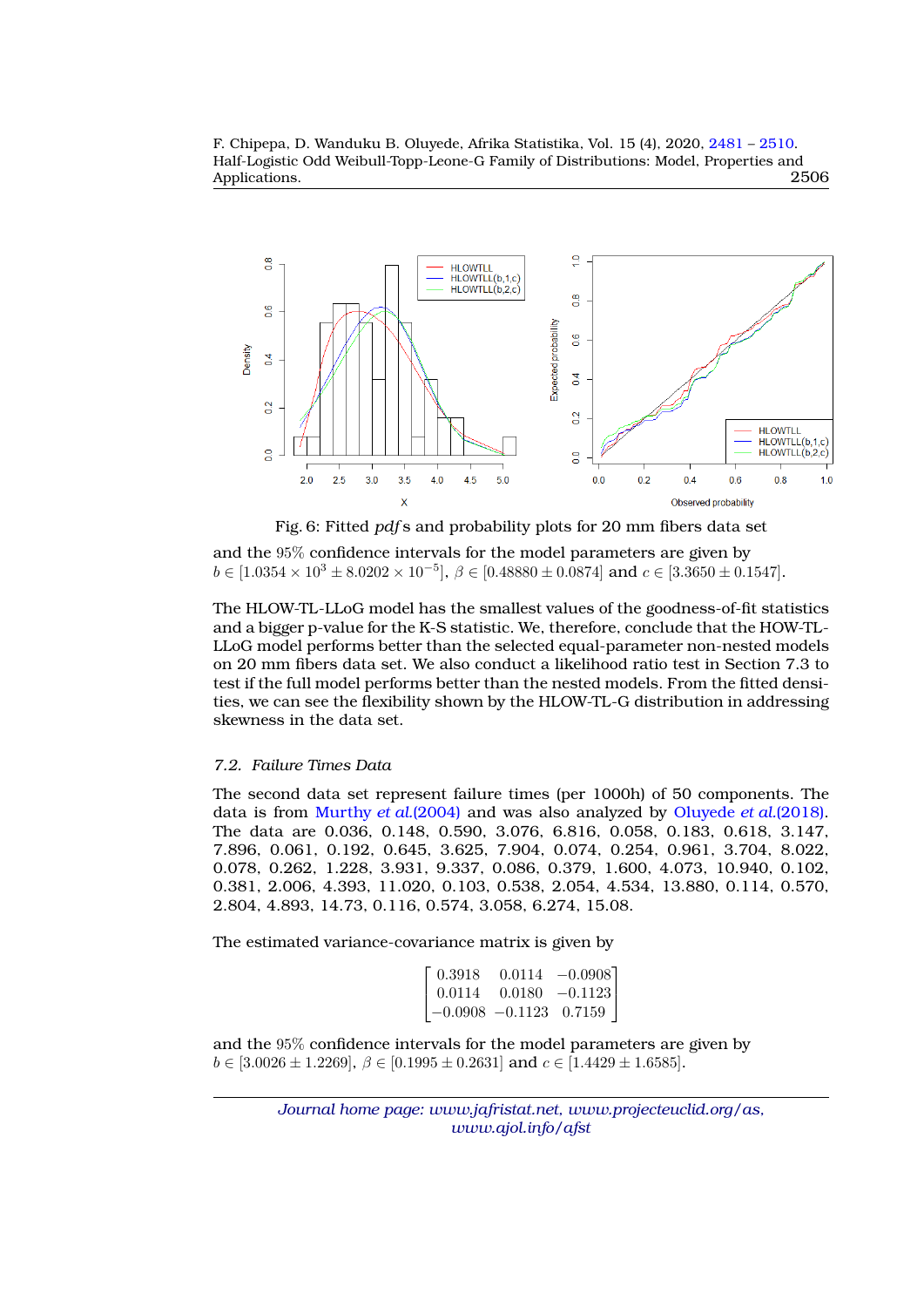F. Chipepa, D. Wanduku B. Oluyede, Afrika Statistika, Vol. 15 (4), 2020, [2481](#page-0-0) – [2510.](#page-27-0) Half-Logistic Odd Weibull-Topp-Leone-G Family of Distributions: Model, Properties and Applications.

<span id="page-26-0"></span>

|                           |                           | Estimates                      |                           |            |       |       | <b>Statistics</b> |              |               |        |                          |
|---------------------------|---------------------------|--------------------------------|---------------------------|------------|-------|-------|-------------------|--------------|---------------|--------|--------------------------|
| Model                     | h                         | Β                              | $\overline{c}$            | $-2\log L$ | AIC   | AICC  | BIC               | $W^*$        | $A^*$         | $K-S$  | p-value                  |
| HLOW-TL-G                 | 3.0026                    | 0.1995                         | 1.4429                    | 200.2      | 206.2 | 206.7 | 211.9             | 0.1095       | 0.7121        | 0.1029 | 0.6279                   |
|                           | (0.6260)                  | (0.1342)                       | (0.8462)                  |            |       |       |                   |              |               |        |                          |
| HLOW-TL-G $(1, \beta, c)$ | 1                         | 0.1295                         | 2.1908                    | 219.0      | 223.0 | 223.3 | 226.9             | 0.1998       | 1.2658        | 0.2192 | 0.0137                   |
|                           |                           | (0.0774)                       | (1.3009)                  |            |       |       |                   |              |               |        |                          |
| HLOW-TL- $G(b, 1, c)$     | 2.7245                    | $\mathbf{1}$                   | 0.3433                    | 204.4      | 208.4 | 208.7 | 212.3             | 0.1495       | 0.9398        | 0.1448 | 0.2225                   |
|                           | (0.2960)                  | ÷.                             | (0.0337)                  |            |       |       |                   |              |               |        |                          |
| HLOW-TL- $G(b, 2, c)$     | 2.5561                    | $\overline{2}$                 | 0.1737                    | 205.5      | 209.5 | 209.7 | 213.3             | 0.1564       | 0.9838        | 0.1414 | 0.2461                   |
|                           | (0.1486)                  | (0.0190)                       | $\overline{\phantom{a}}$  |            |       |       |                   |              |               |        |                          |
| $HLOW-TL-G(b, 1, 1)$      | 7.3622                    | $\mathbf{1}$                   | $\mathbf{1}$              | 724.9      | 726.9 | 727.0 | 728.8             | 0.1072       | 0.7628        | 0.4427 | $1.9130 \times 10^{-9}$  |
|                           | (0.3414)                  |                                |                           |            |       |       |                   |              |               |        |                          |
| HLOW-TL-G $(1, \beta, 1)$ | 1                         | 0.2734                         | 1                         | 222.1      | 224.1 | 224.1 | 226.0             | 0.1713       | 1.0903        | 0.2526 | 0.0027                   |
|                           |                           | (0.0220)                       |                           |            |       |       |                   |              |               |        |                          |
| HLOW-TL- $G(1, 1, c)$     | 1                         | $\mathbf{1}$                   | 0.2099                    | 313.7      | 315.7 | 315.8 | 317.6             | 0.1639       | 1.0195 0.5853 |        | $8.8820 \times 10^{-16}$ |
|                           |                           |                                | (0.0205)                  |            |       |       |                   |              |               |        |                          |
|                           | $\overline{h}$            | δ                              | $\mathbf{c}$              |            |       |       |                   |              |               |        |                          |
| TL-MO-LLo                 | 0.1376                    | 2984.40                        | 3.1222                    | 206.0      | 212.0 | 212.5 |                   | 217.7 0.1485 | 1.0015        | 0.1569 | 0.1529                   |
|                           | (0.0195)                  | $(2.2197 \times 10^{-5})$      | (0.1872)                  |            |       |       |                   |              |               |        |                          |
|                           | $\alpha$                  | B                              | $\delta$                  |            |       |       |                   |              |               |        |                          |
| EW                        | 5.7282                    | 0.1099                         | 201.02                    | 208.7      | 214.7 | 215.2 | 220.4             | 0.2095       | 1.2940        | 0.1596 | 0.1404                   |
|                           | (0.1672)                  | (0.0111)                       | $(8.4065 \times 10^{-4})$ |            |       |       |                   |              |               |        |                          |
|                           | $\overline{a}$            | $\overline{b}$                 | $\alpha$                  |            |       |       |                   |              |               |        |                          |
| <b>TLW</b>                | 0.1180                    | 0.7706                         | 0.7845                    | 204.7      | 210.7 | 211.2 | 216.4             | 0.1553       | 0.9870        | 0.2944 | 0.0002                   |
|                           | (0.1421)                  | (0.9927)                       | (1.5466)                  |            |       |       |                   |              |               |        |                          |
| WLx                       | 5.9651                    | 0.0379                         | 0.5193                    | 203.2      | 209.2 | 209.8 | 215.0             | 0.1317       | 0.8815        | 0.1441 | 0.2274                   |
|                           | (15.5413)                 | (0.1127)                       | (0.0975)                  |            |       |       |                   |              |               |        |                          |
|                           | $\alpha$                  | $\beta$                        | $\overline{\lambda}$      |            |       |       |                   |              |               |        |                          |
| <b>TLGE</b>               | $1.4914 \times 10^{3}$    | $7.2545 \times 10^{-3}$        | 0.0414                    | 202.7      | 208.7 | 209.3 | 214.5             | 0.1461       | 0.9050 0.1257 |        | 0.3770                   |
|                           | $(7.1220 \times 10^{-9})$ | $(7.9852 \times 10^{-4})$      | (0.0145)                  |            |       |       |                   |              |               |        |                          |
|                           | $\alpha$                  | $\lambda$                      | $\theta$                  |            |       |       |                   |              |               |        |                          |
| <b>MOIW</b>               | 6.6220                    | 0.8209                         | 10.4626                   | 208.5      | 214.5 | 215.0 | 220.2             | 0.2109       | 1.2973        | 0.1410 | 0.2492                   |
|                           | (6.9473)                  | (0.1264)                       | (8.7858)                  |            |       |       |                   |              |               |        |                          |
|                           | $\alpha$                  | $\gamma$                       | $\lambda$                 |            |       |       |                   |              |               |        |                          |
| <b>MOEW</b>               | 0.6042                    | 8.7273                         | 0.2650                    | 204.4      | 210.4 | 211.0 | 216.2             | 0.1528       | 0.9525        | 0.1147 | 0.4912                   |
|                           | (0.5532)                  | (0.1396)                       | (0.1934)                  |            |       |       |                   |              |               |        |                          |
|                           | $\alpha$<br>0.3938        | $\gamma$                       | $\lambda$<br>2.6172       |            |       |       |                   |              |               |        |                          |
| MO-LLoG                   |                           | 0.9108                         |                           | 211.0      | 217.0 | 217.5 | 222.7             | 0.2138       | 1.3281        | 0.1355 | 0.2910                   |
|                           | (0.1182)                  | (0.1033)<br>$\overline{\beta}$ | (0.0195)<br>$\theta$      |            |       |       |                   |              |               |        |                          |
| <b>APW</b>                | $\alpha$<br>0.6459        | 0.6886                         | 0.4664                    | 206.6      |       | 211.1 | 216.3             | 0.1525       | 0.9535        | 0.1219 | 0.4138                   |
|                           | (0.7955)                  | (0.1037)                       | (0.2147)                  |            | 210.6 |       |                   |              |               |        |                          |
|                           |                           |                                |                           |            |       |       |                   |              |               |        |                          |

<span id="page-26-1"></span>



Fig. 7: Fitted *pdf* s and probability plots for failure times data set

Also, from the second example, we can conclude from the HLOW-TL-LLoG model performs than the selected non-nested models since the HLOW-TL-LLoG distribution has lower values for the goodness-of-fit statistics. We, therefore, recommend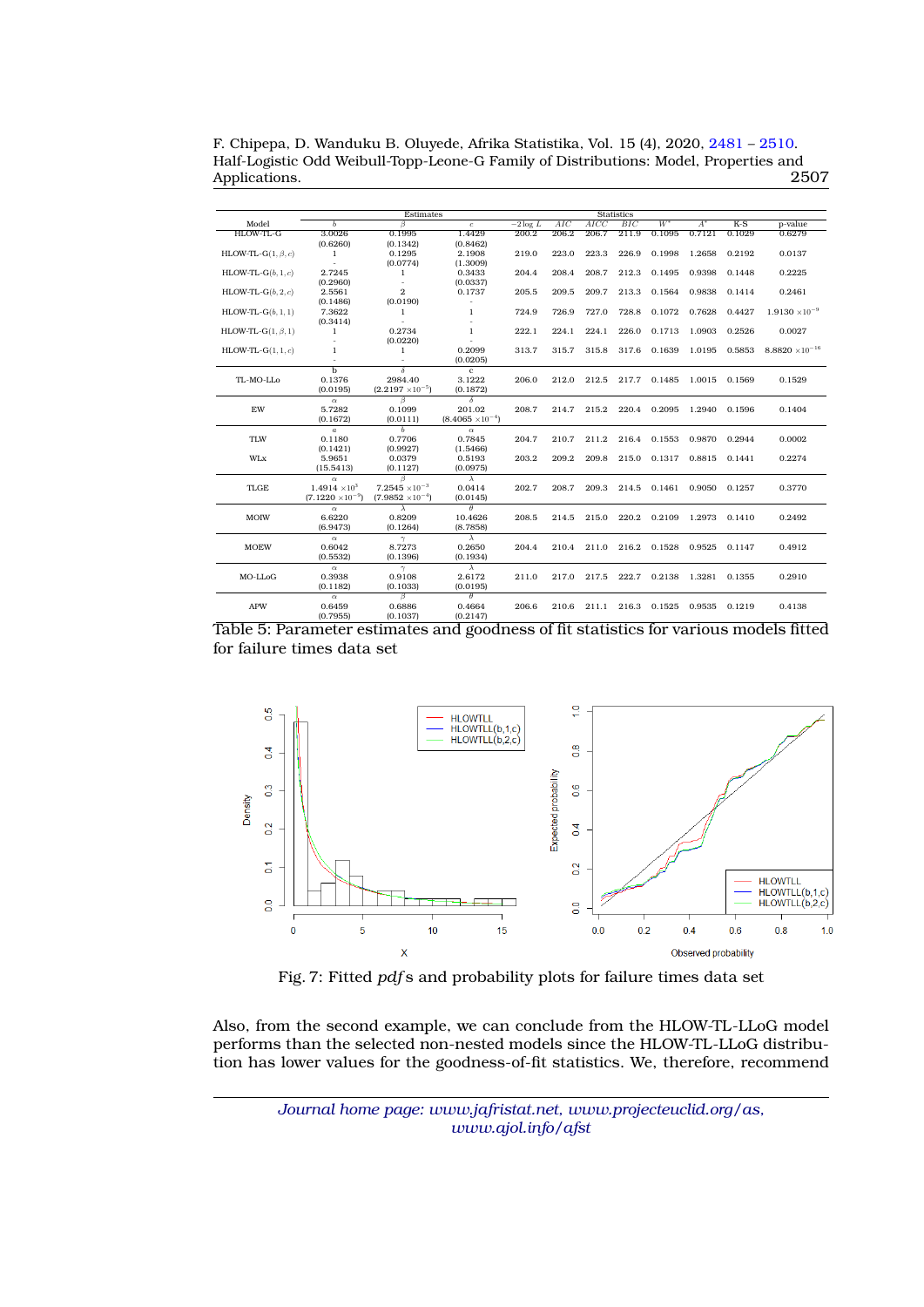researchers to use the HLOW-TL-LLoG distribution in case of skewed data other than classical distributions or other generalizations of this classical distribution.

## *7.3. Likelihood Ratio Test*

We present the results of the Likelihood ratio test for testing if the HLOW-TL-LLoG model performs better than its nested models. We conclude from the values of the  $\chi$ 2 shown in Table [6](#page-27-5) at 5% level of significance that the HLOW-TL-LLoG model performs better than its nested models on the two data sets considered in this paper.

<span id="page-27-5"></span>

|                           | 20 mm Fibers Data     | Failure Times Data    |
|---------------------------|-----------------------|-----------------------|
| Model                     | $\chi$ 2 (p-value)    | $\chi$ 2 (p-value)    |
| HLOW-TL-G $(1, \beta, c)$ | 186.3 ( $< 0.00001$ ) | 18.8 (0.00002)        |
| HLOW-TL- $G(b, 1, c)$     | 5.5 (0.19016)         | 4.2 (0.04042)         |
| HLOW-TL- $G(b, 2, c)$     | 10.7 (0.00107)        | 5.3 (0.02133)         |
| $HLOW-TL-G(b, 1, 1)$      | $54.5 \leq 0.00001$   | $524.7 \leq 0.00001$  |
| HLOW-TL-G $(1, \beta, 1)$ | $238.2 \leq 0.00001$  | 21.9 (0.00002)        |
| HLOW-TL-G $(1, 1, c)$     | 438.8 ( $< 0.00001$ ) | 113.5 ( $< 0.00001$ ) |

Table 6: Likelihood Ratio Test Results

### **8. Concluding Remarks**

A new family of distributions referred to as the half logistic odd Weibull-Topp-Leone-G (HLOW-TL-G) family of distributions is developed. We derive the statistical properties of the proposed family of distributions. The new family of distributions can be expressed as an infinite linear combination of Exp-G distribution. We derive maximum likelihood estimates of the HLPW-TL-G family of distributions. A simulation study on the HLOW-TL-LLoG distribution was also conducted to assess the consistency of the maximum likelihood estimates. The HLOW-TL-LLoG distribution was applied to two real data examples and compared to several equal-parameter non-nested models. The HLOW-TL-LLoG distribution performed better than the selected non-nested models on the two data sets considered in this paper.

#### <span id="page-27-0"></span>**References**

- <span id="page-27-3"></span>Abdullah, M. A., Mohamed, G. K., Elgarhy, M., and Mamhoud M. E.: *Exponentiated halflogistic exponential distribution with statistical properties and applications,* Advances and Applications in Statistics, 53(4), (2018), 423-440.
- <span id="page-27-2"></span>Afify, A. Z., Altun, E., Alizadeh, M., Ozel, G. and Hamedani G.G.: *The odd exponentiated half-logistic-G family: properties, characterization and applications*, Chilean Journal of Statistics, 8(2), (2017), 65-91.
- <span id="page-27-1"></span>Al-Shomrani, A., Arif, O., Shawky, A., Hanif, S. and Shahbaz, M.Q.: *Topp-Leone family of distributions: Some properties and application* Pakistan Journal of Statistics and Operation Research, 12(3), (2016), 443-451.
- <span id="page-27-4"></span>Badar M.G., Priest A.M.: *Statistical aspects of fiber and bundle strength in hybrid composites,* in: T. Hayashi, K. Kawata, S., (1982). Umekawa (Eds.), Progress in Science and Engineering Composites, ICCM-IV, Tokyo, 1129-1136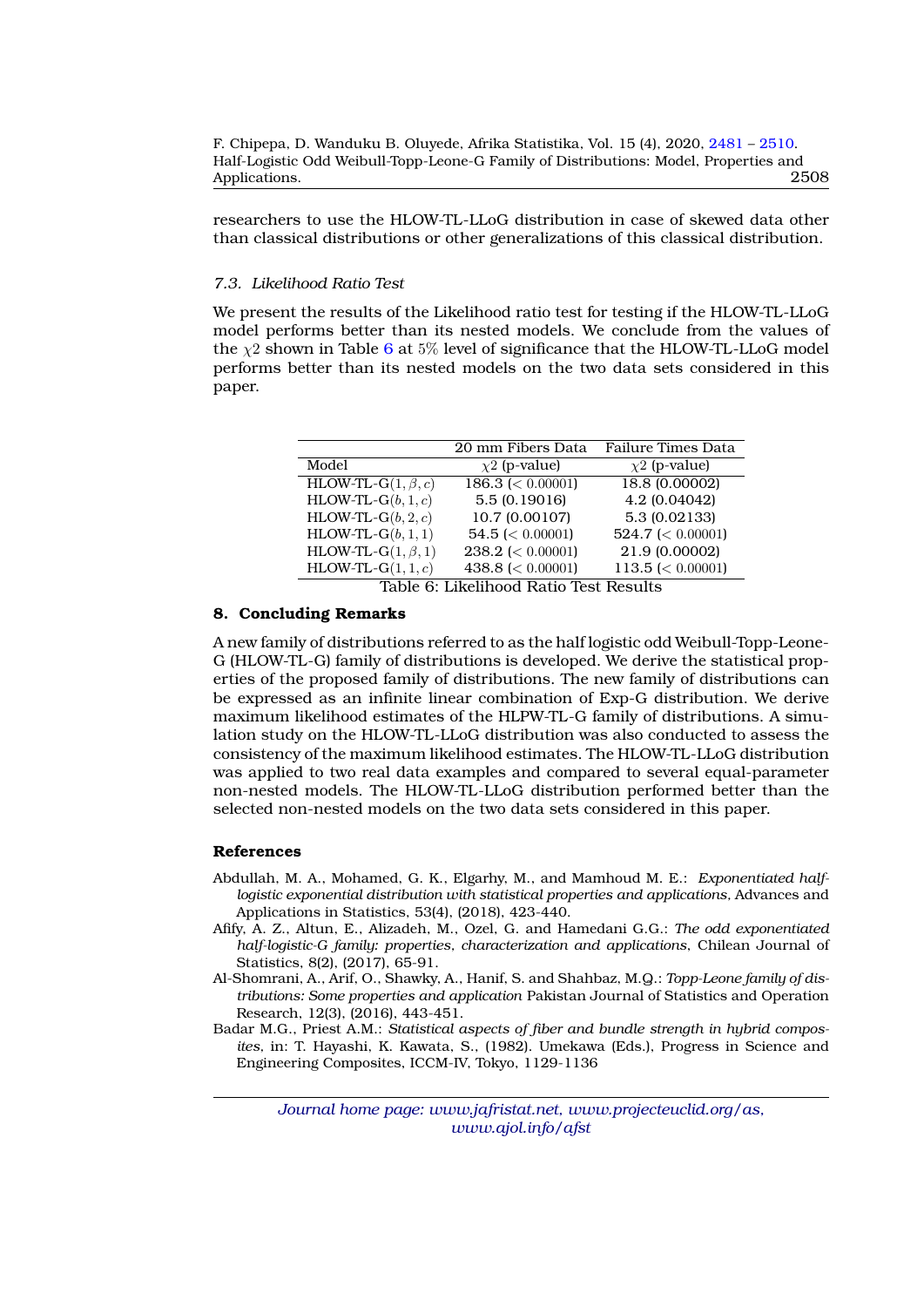- <span id="page-28-8"></span>Balakrishnan, N.: *Order statistics from the half logistic distribution,* Journal of Statistical Computation and Simulation, 20, (1985), 287-309.
- <span id="page-28-15"></span>Barreto-Souza, W., and Bakouch, H. S.: *A new lifetime model with decreasing failure rate,* Journal of Theoretical and Applied Statistics, 47, (2013), 465–476.
- <span id="page-28-1"></span>Bourguignon, M., Silva, R. B. and Cordeiro, G. M.: *The Weibull-G family of probability distributions,* Journal of Data Science, 12, (2014), 53-68.
- <span id="page-28-12"></span>Chambers, J., Cleveland, W., Kleiner, B. and Tukey, P.: *Graphical methods of data analysis,* Chapman and Hall (1983).
- <span id="page-28-11"></span>Chen, G. and Balakrishnan, N.: *A general purpose approximate goodness-of-fit test,* Journal of Quality Technology, 27(2), (1995), 154-161.
- <span id="page-28-5"></span>Chipepa, F., Oluyede, B. and Makubate, B.: *The Topp-Leone-Marshall-Olkin-G family of distributions with applications,* International Journal of Statistics and Probability, 9(4), (2020). doi:10.5539/ijsp.v9n4p15
- <span id="page-28-7"></span>Chipepa, F., Oluyede, B. and Makubate, B.: *A new generalized family of odd Lindley-G distributions with application,* International Journal of Statistics and Probability, 8(6), (2019), 1-22. doi:10.5539/ijsp.v8n6p1
- <span id="page-28-3"></span>Chipepa, F., Oluyede, B., Makubate, B. and Fagbamigbe A. F.: *The beta odd Lindley-G family of distributions with applications,* Journal of Probability and Statistical Science, 17(1), (2019), 51-83.
- <span id="page-28-4"></span>Cordeiro, G. M., Alizadeh, M. and Diniz Marinho, P. R.: *The type I half-logistic family of distributions,* Journal of Statistical Computation and Simulation, 86(4), (2016), 707-728.
- <span id="page-28-9"></span>Cordeiro, G. M., Alizadeh, M. and Ortega, E. M. M.: *The exponentiated half-logistic family of distributions: properties and applications,* Journal of Probability and Statistics, vol. 2014, Article ID 864396, (2014), 21 pages. doi:10.1155/2014/86439
- <span id="page-28-6"></span>Cordeiro, G. M. Ortega, E. M. M. and Nadarajaah, S.: *The Kumaraswamy Weibull distribution with application to failure data,* Journal of the Franklin Institute, 347, (2010), 1399 - 1429.
- <span id="page-28-10"></span>El-sayed, E. and Mahmoud, E.: *Kumaraswamy type 1 half logistic family of distributions with applications,* Gazi University Journal of Science, 32(1), (2019), 333-349.
- <span id="page-28-2"></span>Eugene, N., Lee, C. and Famoye, F.: *Beta-normal Distribution and its Applications,* Communications in Statistics-Theory and Methods, 31, (2002), 497-512.
- <span id="page-28-0"></span>Gurvich, M. R., DiBenedetto, A.T. and Ranade, S. V.: *A new statistical distribution for characterizing the random strength of brittle materials,* Journal of Materials Science, 32, (1997), 2559-2564.
- <span id="page-28-16"></span>Jamal, F., Reyad, H. M., Nasir, M. A., Chesneau, C., Shah, M. A. A. and Ahmed S. O.: *Topp-Leone Weibull-Lomax distribution: properties, regression model and applications,* (2019), hal-02270561.
- <span id="page-28-18"></span>Murthy, D. N. P., Xie, M., and Jiang, R.: *Weibull Models,* Wiley Series in Probability and Statistics, (2004).
- <span id="page-28-17"></span>Nassar, M., Alzaatreh, A., Mead, M. and Abo-Kasem, O.: *Alpha power Weibull distribution: Properties and applications,* Communications in Statistics - Theory and Methods, 46(20), (2018), 10236-10252. DOI: 10.1080/03610926.2016.1231816
- <span id="page-28-19"></span>Oluyede, B. O., Bindele, H. F., Makubate, B., and Huang, S.: *A new generalized log-logistic and modified Weibull distribution with applications,* International Journal of Statistics and Probability, 7(3), (2018), 72–93.
- <span id="page-28-14"></span>Pakungwati, R. M., Widyaningsih, Y. and Lestari, D.: *Marshall-Olkin extended inverse Weibull distribution and its application,* Journal of Physics, (2018), doi :10.1088/1742- 6596/1108/1/012114.
- <span id="page-28-13"></span>Pal, M., Ali, M. M. and Woo, J.: *Exponentiated Weibull distribution,* STATISTICA, anno LXVI (2), (2006), 139-147. DOI: 10.6092/issn.1973-2201/493